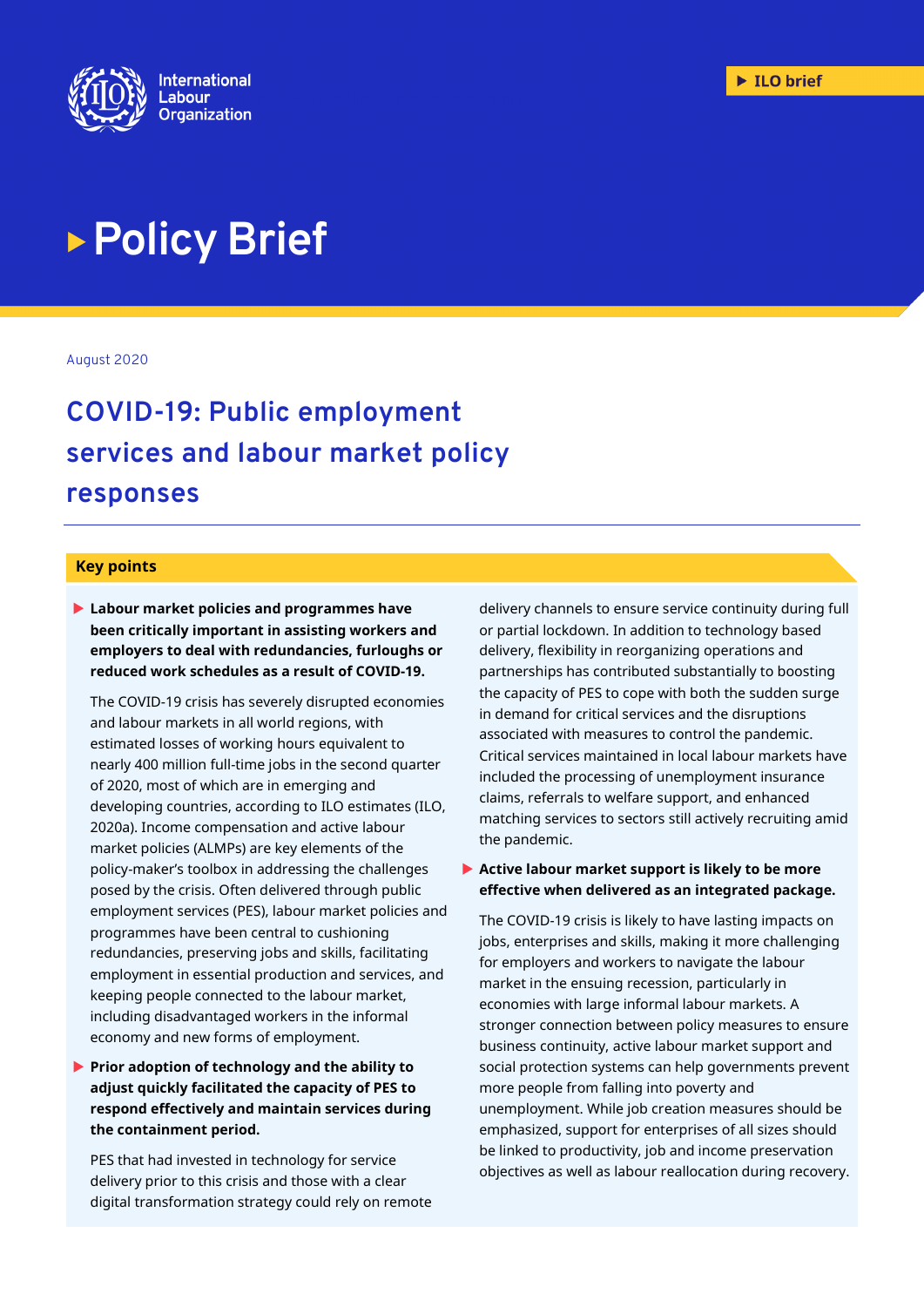#### **Key points** (*continued*)

 **Governments must actively support the job transitions of displaced workers and groups most at risk of unemployment and discouragement.**

Maintaining active labour market programmes and PES funding throughout the recovery period will ensure that services are scaled up sufficiently to facilitate reintegration in employment. Women, youth, migrant workers and older workers, as groups that are often over-represented among the low-skilled and in those sectors hardest hit by the effects of the pandemic, are more likely to find their jobs threatened in the

recession induced by COVID-19. Targeted labour market interventions and broader access to PES are critical to maintain the employability and job-readiness of groups experiencing greater vulnerability and job instability. Inclusive and gender-sensitive approaches can accelerate the recovery and encourage labour market participation. Actively involving employers and other relevant partners such as private employment agencies in these processes can facilitate access to jobs.

## **1. Labour market policies and programmes: A key component of the policy-maker's toolbox**

The global health crisis caused by the COVID-19 pandemic has severely disrupted economies and labour markets in all world regions. Among the most vulnerable are the 1.6 billion informal economy workers, representing half of the global workforce, who are working in sectors experiencing major job losses or have seen their incomes seriously affected by lockdowns. The COVID-19 crisis is disproportionately affecting 1.25 billion workers in at-risk jobs, particularly in the hardest-hit sectors such as retail trade, accommodation and food services, and manufacturing (ILO, 2020b). Most of these workers are self-employed, in low-income jobs in the informal sector, and have limited access to labour market mechanisms for cushioning income losses and unemployment. The crisis has exacerbated existing vulnerabilities and job instability for workers already at risk of poverty and economic inactivity. Young people, for example, are experiencing multiple shocks including disruption to education and training, employment and income, in addition to greater difficulties in finding jobs.

Labour market programmes are a key part of the mix of policy responses that governments have put in place to protect jobs, enterprises and incomes from the fallout of COVID-19. As in previous crises, policy-makers in emerging and developed economies have used labour market policies to deal with immediate labour market deterioration in various ways: to speed up return to work, adapt skills, facilitate workforce reallocation and cushion temporary income losses after unemployment spells. However, in contrast with past downturns, in this crisis labour market institutions have had to deal not only with a fall in aggregate demand, but also with the effects of lockdown restrictions and physical distancing measures aimed at slowing the spread of the coronavirus. A summary of labour market policy responses most commonly available, including those directed at labour demand and supply and their intermediation, is shown in box 1.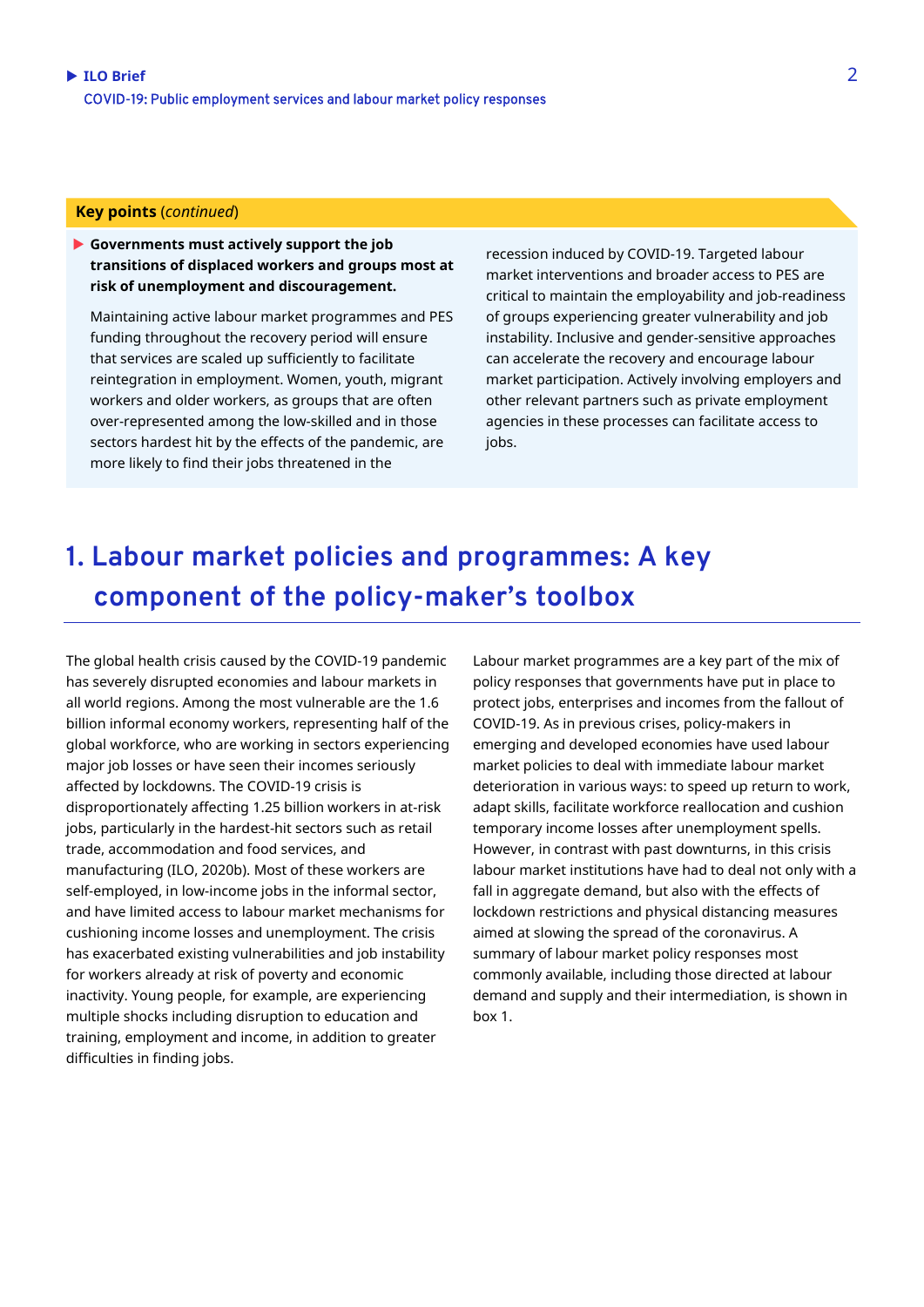#### **Box 1. Types of most commonly available labour market policies**

Labour market policies consist of income replacement during unemployment spells or reduced working hours (passive support), and labour market integration measures available to those unemployed or threatened by unemployment (active support).

**Passive labour market policies** consist mainly of unemployment benefits, often combined with other cash transfers and enterprise support measures. Countries with large numbers of informal workers and limited safety nets rely largely on cash transfers and the provision of a universal basic income through discretionary fiscal mechanisms to compensate those without access to formal unemployment benefits for income loss.

**Active labour market policies** (ALMPs) can be classified according to their intended functions in influencing labour demand and supply, and the intermediation of the two:

*Demand-side measures* are used to preserve or support employment during the crisis and recovery, and also to provide incentives to create new jobs.

These measures, which are of limited duration, cover wage subsidies, reductions in non-wage labour costs and short-time working support.

Supply-side measures are used to enhance workforce adaptability, including through on-the-job and classroom training, typically with effects on mediumto long-term job prospects. These policies also provide incentives to seek and keep employment, often targeted at low-skilled and vulnerable workers, through in-work benefits in the form of wage payments and subsidies, for example in temporary public employment programmes. Incentives are also applied to promote self-employment and entrepreneurship.

Labour market intermediation measures help bridge the gap between supply and demand in the labour market by promoting more efficient and betterquality matching of jobseekers and vacancies. They

increase the probability of jobseekers finding employment through job-search assistance, counselling, advice, labour market information and job-matching.

Source: Authors, based on Brown; Koettl, 2015. For more details, see Annex I.

#### **In many developed and emerging economies, PES are prominent in the execution of labour market policies to support job transitions for workers and enterprises**.

Along with other government agencies, PES have played a critical role in the implementation of policy responses by governments, in particular, to activate, augment and expand support to jobseekers, workers and employers.

**Policy responses designed around existing labour market interventions have been adjusted to reflect the different stages, length and severity of lockdowns** and physical distancing measures for reducing virus transmission. The use of labour market policies has been observed throughout the different phases of the COVID-19 crisis, from containment and stabilization to exit from lockdown and employment reactivation (figure 1).

- At the onset of the crisis, priority was given to compensating for income loss owing to redundancies and reduced working hours. In some countries, these mechanisms were expanded to cover workers in nonwage employment and informal jobs through social protection systems and other discretionary fiscal packages.
- During the peak of the crisis, jobs were protected and preserved by channelling active support through measures including recruitment in essential sectors and labour market attachment measures such as skills training, including for new occupations.
- As the health crisis has begun to ease, a number of countries have started relaxing COVID-19 confinement measures. Exit strategies seek to redirect support towards targeted ALMPs, often in combination with fiscal stimulus policies to promote economic recovery and speed up the return to work.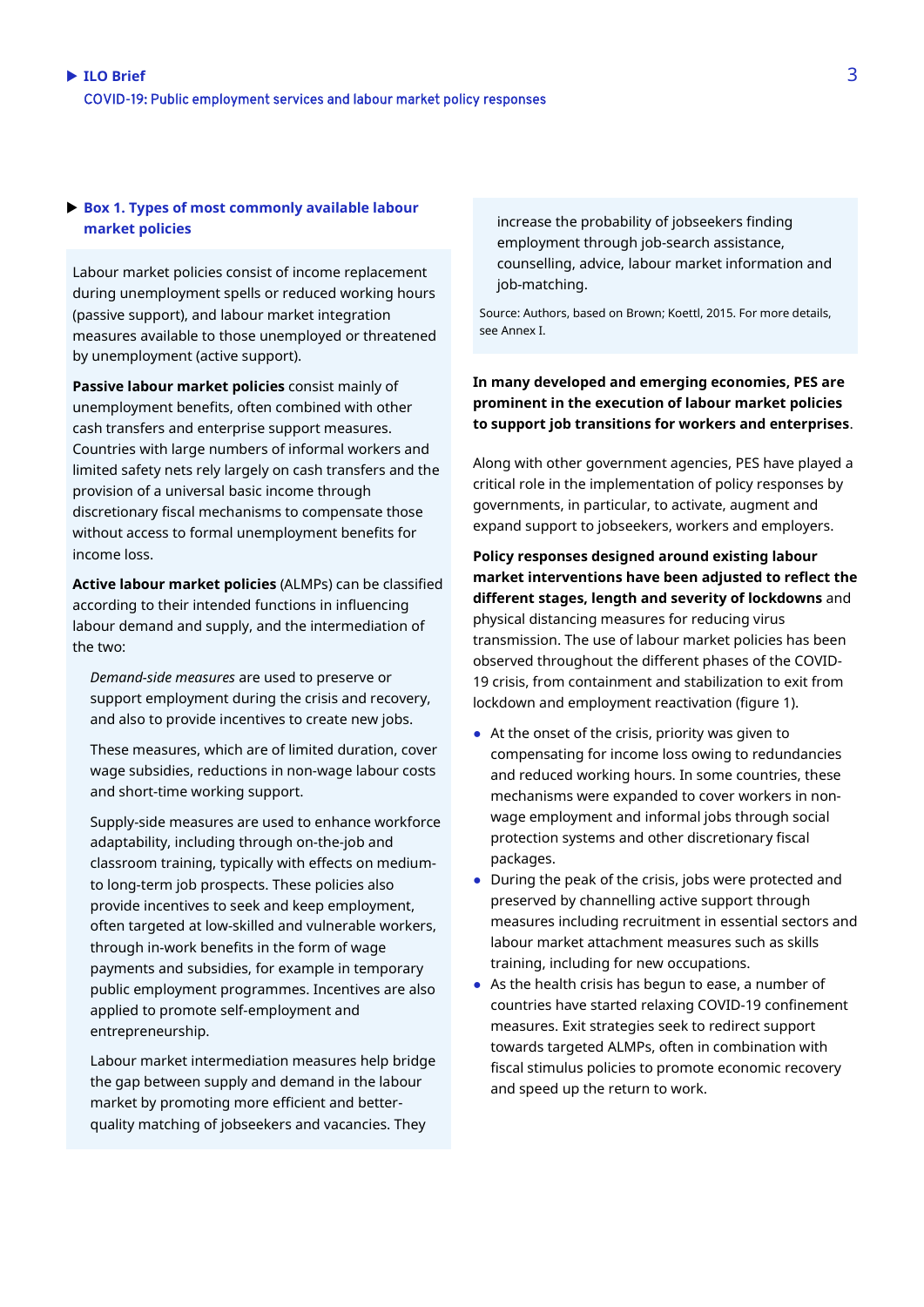#### **Figure 1. COVID-19: The labour market policy toolbox**



### **2. PES responses to the COVID-19 crisis**

International empirical evidence shows that employment services are one of the most cost-effective<sup>[1](#page-3-0)</sup> active labour market interventions aimed at facilitating labour market transitions for workers and enterprises. Since the global economic and financial downturn of 2008–09, PES have become an important point of access for jobseekers, workers and employers to a range of passive and active labour market support mechanisms. In the current crisis, PES operations have been of critical importance in assisting workers and employers dealing with redundancies, furloughs or reduced work schedules.

Assisting clients during the COVID-19 pandemic, however, has required a new and different approach, given the uncertainty of its impact, the extended duration of the crisis and the constraints on service delivery imposed by the need to limit the spread of the virus within PES institutions themselves. The crisis has created massive disruptions in the global economy and labour markets, impelling PES to increase their reactivity and flexibility by:

- adapting delivery and operations to ensure service continuity in the context of the pandemic;
- scaling up capacity to cope with soaring demand for critical services;
- facilitating jobs, promoting labour market attachment and providing employability-oriented support.

### **2.1 Service continuity and adaptation**

Like every other government service, PES have been subject to precautionary measures dictated by national authorities since the outbreak of the COVID-19 pandemic. Unlike other crises, this global health emergency presents a double-edged challenge for PES: ensuring operational continuity while observing government health and safety guidelines in the context of COVID-19. Continuity of operations could be seriously disrupted if staff members fell sick at the workplace. While country circumstances varied widely in terms of the extent and severity of the

<span id="page-3-0"></span><sup>1</sup> "Cost-effective" means that they achieve similar results to other interventions, but at a significantly lower cost (Quintini and Martin, 2006; Card, Kluve and Weber, 2018).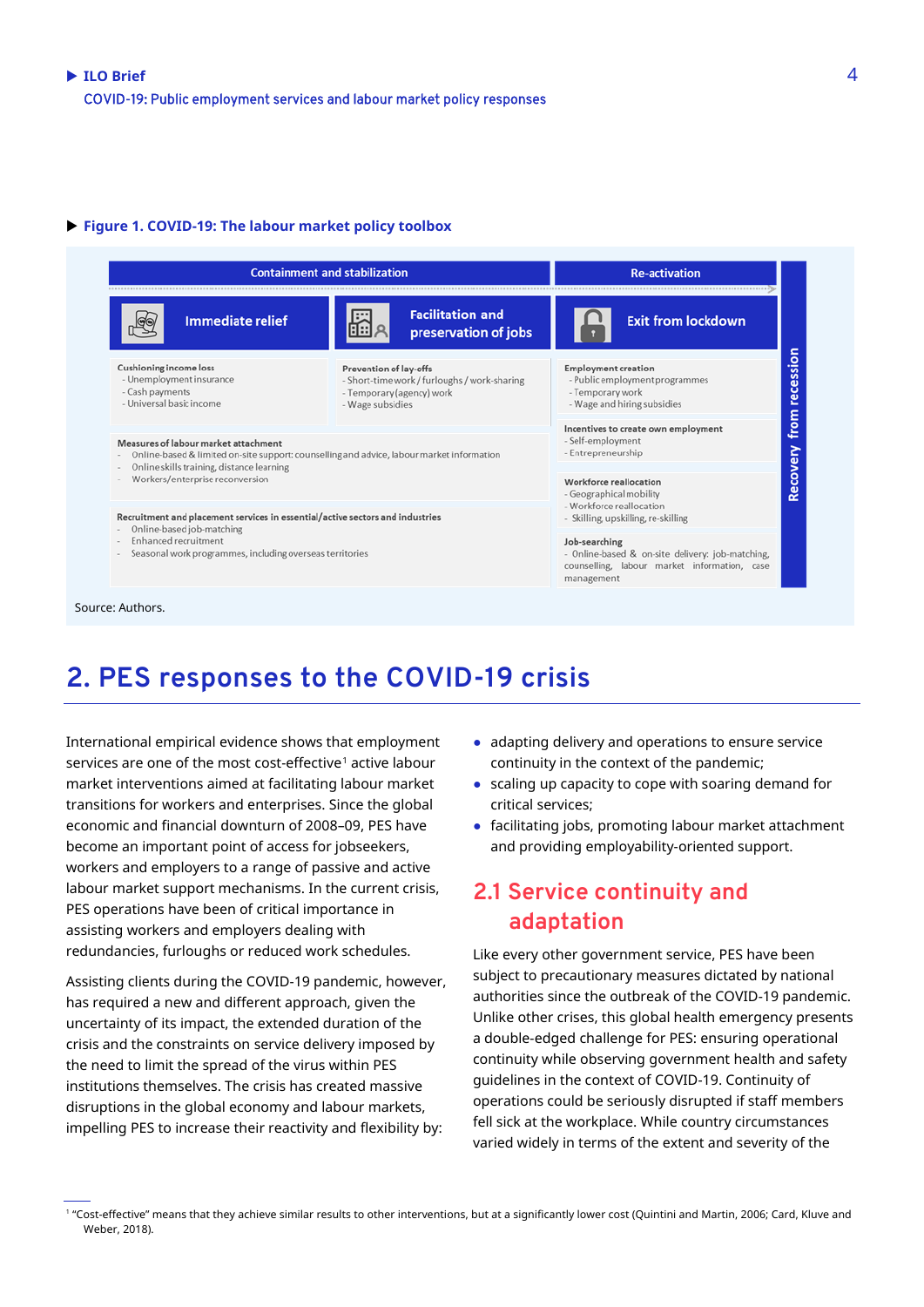pandemic, PES everywhere have systematically prioritized the protection of staff and clients.

**PES faced the challenge of swiftly reprioritizing, scaling up service capacities and reallocating critical resources to ensure service continuity, while creating safe and secure working environments for their own staff.**

#### *Enabling a secure office environment*

In April 2020, the ILO implemented a global survey of PES responses to COVID-19 in collaboration with the World Association of Public Employment Services (WAPES), the European Commission, the Inter-American Development Bank and Socieux+. [2](#page-4-0) Information collected from 72 countries through this survey shows a systematic introduction of one or more of the following measures to minimize risk for both staff and clients, while ensuring core service delivery in the periods when demand for their services increased:

● **Temporary closure of premises to the public**: 40 per cent of PES surveyed – most of them in high- and upper-middle-income countries – closed their frontdesk offices to the public and increased the use of technology-based delivery channels. In several cases, the closure involved more than 50 per cent of the premises, with eight PES (**Albania**, **Belgium** (ACTIRIS and Le Forem), **Estonia**, **France**, **Ireland**, **Mexico** and **Spain**) temporarily closing all direct access points to the public during partial or full lockdowns.

- **Reduction in the number of staff present at the office**: A large majority of PES considerably reduced the numbers of staff in their premises. In **Albania**, only 30 per cent of the staff remained working on premises, on reduced schedules, to deal with operations requiring security protocols such as financial transactions. Other PES, including those in **Austria**, **Brazil**, **Japan**, **Paraguay**, **Turkey** and **Zimbabwe**, used appointments systems to control the flow of clients through their premises and avoid crowding.
- **Flexible work practices, including teleworking**: PES in **Croatia**, the **Republic of Korea**, **Namibia**, **Niger** and **Zimbabwe** introduced staff rotation. Some PES granted special leave to categories of workers considered more at risk: for example, **Gabon** authorized automatic leave for staff with medical conditions and **Morocco** activated flexible work arrangements for female staff who were pregnant or had dependent children. The adoption of teleworking by PES was more common in advanced economies (box 2).
- **Scaled-up hygiene and sanitation at the workplace**: The vast majority of PES responding to the global survey reported the regular deep cleaning of their premises and the provision of disposables for personal protection (e.g. sanitizer and masks). The **Chilean** PES produced a workplace safety manual and infection prevention protocols for external partners and clients. **Mali** and **Cambodia** introduced temperature screening of staff and clients at access points to local offices.

<span id="page-4-0"></span> $2$  For a methodological note on the survey, see Annex II.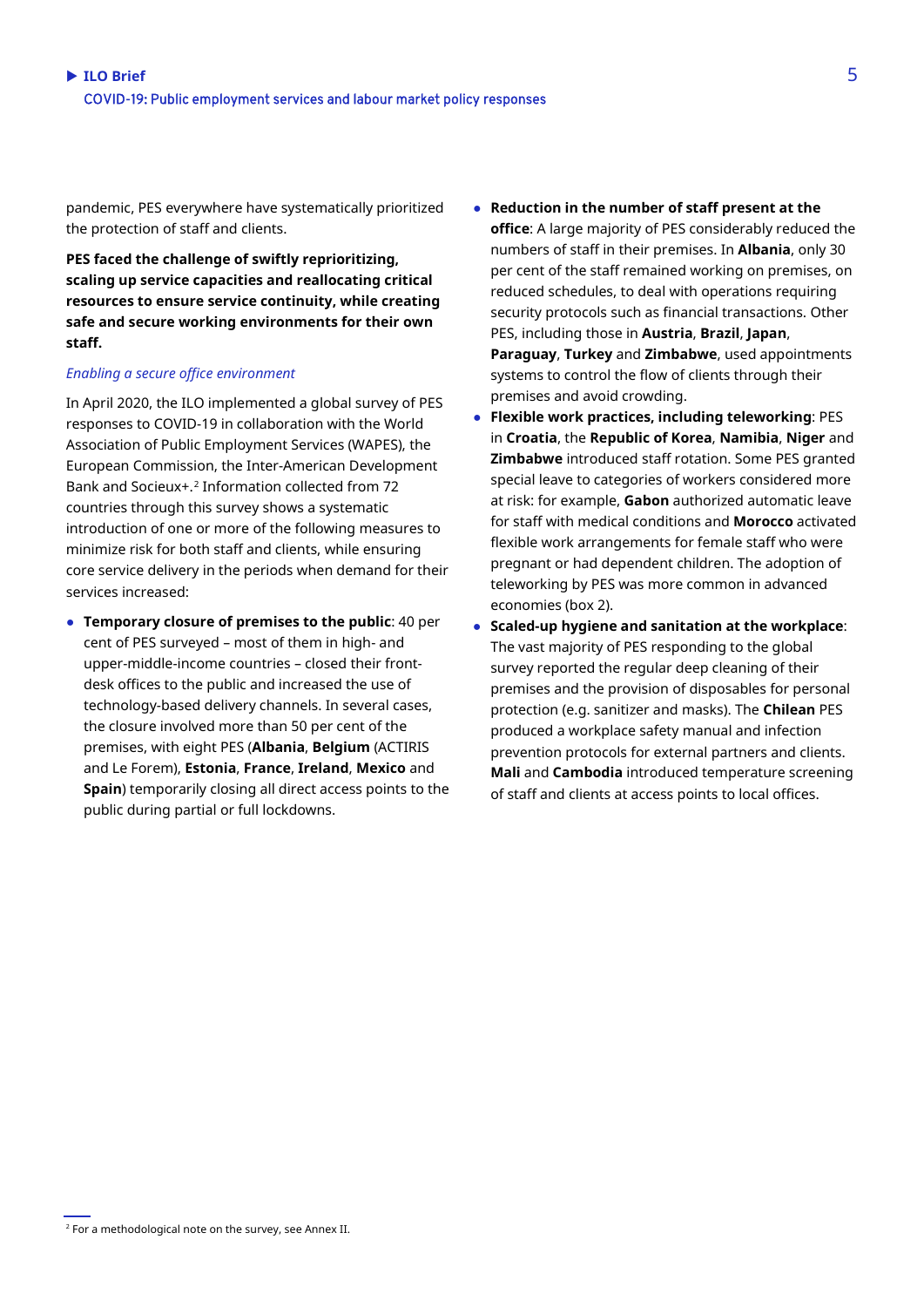#### **Box 2. COVID-19: PES teleworking arrangements**

Teleworking for PES staff was more common in highand upper-middle-income countries. In **Denmark**, all public-sector employees not performing critical functions were working from home at the time of the survey, and in **Romania** working from home was introduced for staff most at risk. Nonetheless, PES in countries at the low and lower-middle income thresholds such as **Mali**, **Congo** and **Niger** reported having teleworking in place before the pandemic (figure 2). Low use of teleworking may reflect a lack of information and communications technology (ICT) infrastructure, making it difficult for PES staff to work remotely. Reducing the number of staff present at

premises (office density) was an alternative way to enforce social distancing while ensuring continuity of service provision during lockdowns. Another possible explanation could be that precautionary measures at the workplace were stricter in high- and upper-middleincome countries than in low- and lower-middleincome countries, given the differentiated spread of the virus across regions. Following the pandemic, however, a few PES in low- and lower-middle-income countries are considering implementing teleworking in the next six to twelve months; these include **Bolivia**, **the Democratic Republic of Congo**, **Gabon** and **Haiti**.





<https://datahelpdesk.worldbank.org/knowledgebase/articles/906519-world-bank-country-and-lending-groups>

Source: ILO et al., 2020: 79 PES were surveyed; generating 65 valid responses (see Annex III).

#### *Crisis management plans*

#### **Crisis management plans have been critical to service continuity, particularly in developed countries.**

Crisis management has been a priority for PES during the pandemic. Unpredictable work conditions and a sudden increase in demand for core services increased pressure on PES staff. An effective service continuity plan has been a key component in PES response to ensure operational

continuity, maintain staff morale and safety, and cope with additional demand from essential services sectors. Figure 3 shows that 85 per cent of PES that responded to the global survey on PES and COVID-19 declared that they had implemented service continuity plans (ILO et al., 2020). Overall, about three-quarters of PES in low- and lower-middle-income countries surveyed had implemented such plans, compared to nine-tenths of the higher-income groups.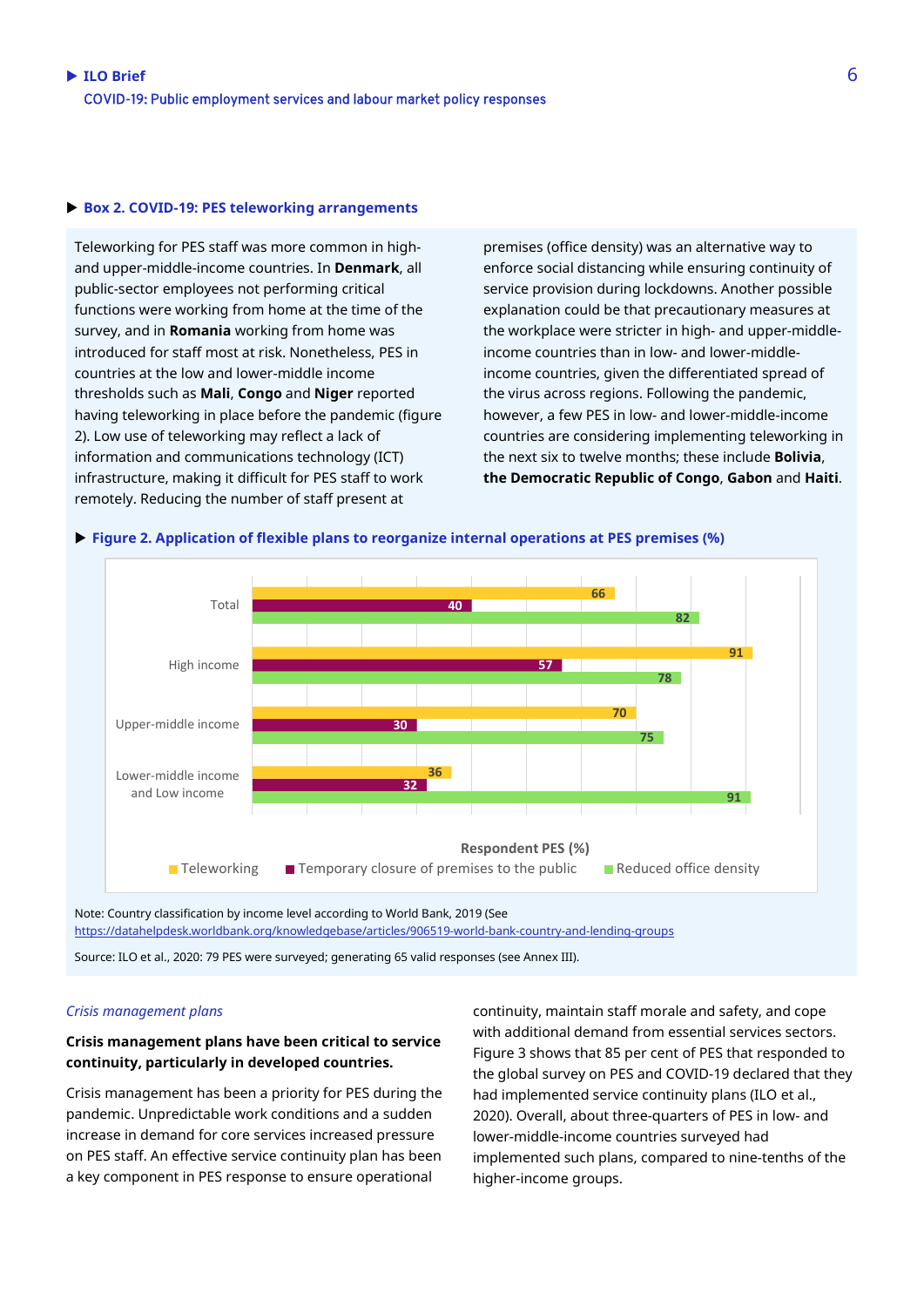

#### **Figure 3. PES with a formal service continuity plan (percentage)**

Note: Country classification by income level according to World Bank, 2019.

Source: ILO et al., 2020: 79 PES were surveyed, generating 49 valid responses (see Annex IV).

#### **Service continuity plans will continue to evolve, given the uncertainty surrounding the pandemic.**

Planning and adapting service delivery has taken on a different dimension in the context of the COVID-19 pandemic, given the high degree of uncertainty around its evolution. For instance, crisis management teams needed to consider that the pandemic conditions could change quickly and without notice, and to be able to reprioritize, reorganize and redeploy resources and staff accordingly. The plans they constructed need to evolve throughout the various phases of the pandemic, from the outbreak and emergency stages to the post-lockdown recovery phase of uncertain duration, including provision for relapses or new virus outbreaks. Medium- and long-term action needs to be aligned with the overall strategy of the PES and, so far as possible, maintain its commitment to work on expanding channels for service delivery. PES must therefore remain agile and respond to new exigencies.

- During the emergency phase of the pandemic, the local PES of the State of Bavaria in Germany sent updates on the evolution of demand for core services to local agencies twice a day to improve responsiveness (OECD, 2020a).
- **Estonia** established a crisis committee responsible for adapting protocols to daily variations in service demand. Staff were reallocated daily in response to changing conditions, and new counsellors were hired in regions where the unemployment rate was expected to

increase rapidly and substantially. Local offices also introduced co-working software to ensure fluid internal communication and kept staff working from home informed about developments

### **2.2 Scaling up capacity in critical services**

#### **Critical processes and functions were prioritized to cope with the rise in demand.**

During the first weeks of the COVID-19 emergency and throughout the duration of the pandemic, PES scaled up capacity to meet the steeply rising workload and respond to strong variations in demand for critical services. Tactical decisions had to be taken on a variety of issues, including hiring new temporary staff and reallocating existing staff members; reprioritizing and streamlining processes, including easing eligibility rules on accessing support; building a broader ecosystem around delivery; and adopting or upgrading technology-based systems.

The ability to identify essential processes in the early stages of the COVID-19 crisis allowed **PES to reassign and reprioritize their human resources by means of temporary hires, reallocations and use of loaned staff.** 

● In **Iceland** and **Switzerland**, staff who usually performed counselling and recruitment tasks temporarily supported the processing of unemployment benefit claims. Other services under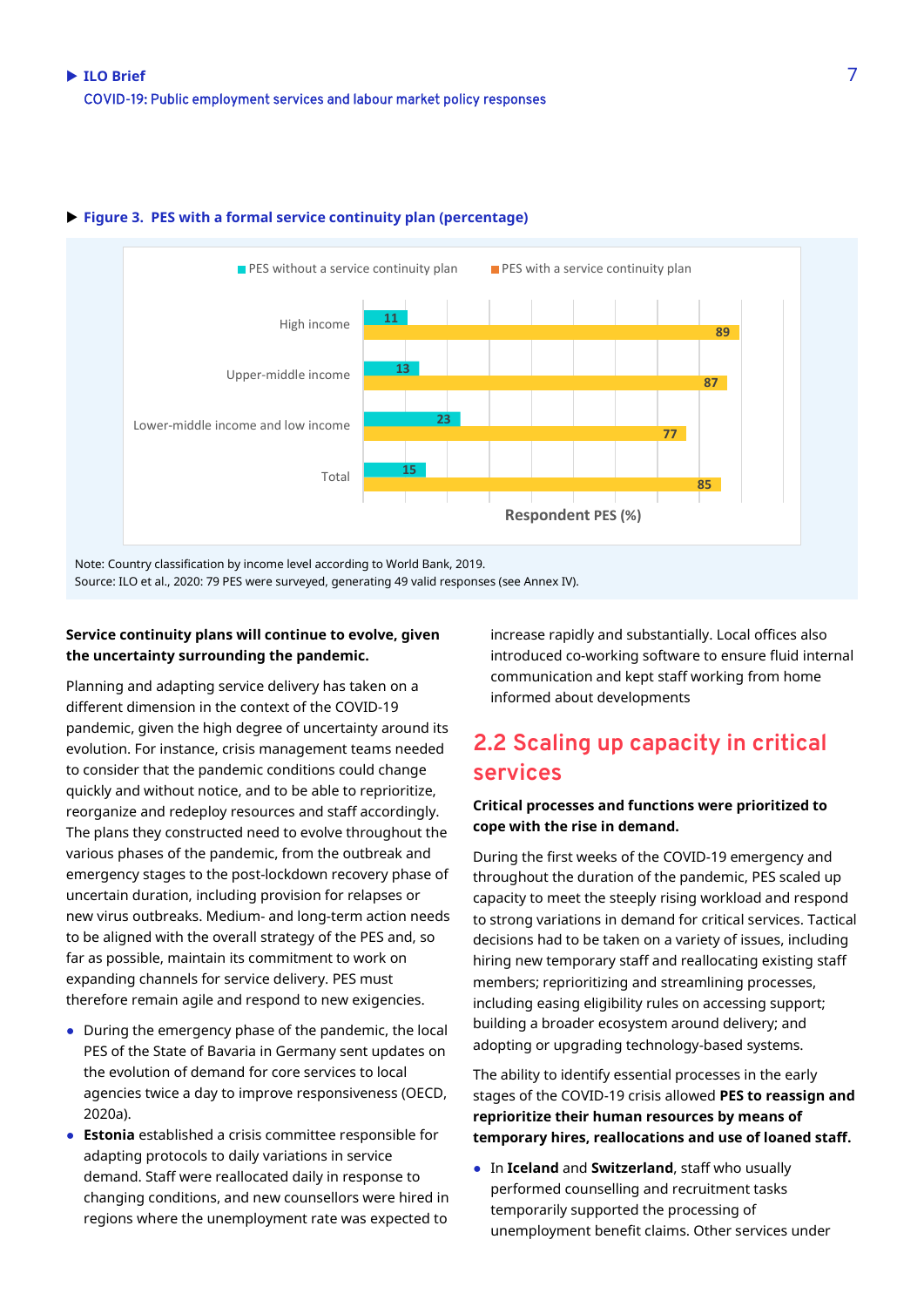pressure included the processing of short-time work applications; in some countries, such as **Austria**, specific task-force teams were established to handle these. The PES in **Germany** temporarily extended working time to ensure continuity of service; in addition, local offices received temporary support from vocational trainees and students registered with the PES University. The Federal Office for Migration and Refugees also supported the PES with loaned staff.

● **Finland** allocated additional funds to the PES for hiring new staff and ensuring timely support of clients. In the **Netherlands**, the PES reorganized working teams composed of both existing staff and new hires on a temporary basis to process applications from employers requesting support to cover labour costs. In the **Republic of Korea**, the PES recruited additional regular and temporary workers and converted parttime staff into full-time workers.

### **Some PES created centralized COVID-19 customer information resource centres to reduce staff workload**

in connection with the provision of information, advice on services and critical updates on matters such as changes in operational rules and channels for accessing services. In some cases, these activities were managed through toll-free phone numbers.

- Approaches varied from static information displaying lists of frequently asked questions, including advice and updates on changes in service rules and policies, to conversational online chat services, as for example in **France**. Irrespective of their degree of sophistication, these centres enabled PES to clarify what type and level of service clients should expect, thereby so far as possible avoiding frustration and disappointment. Other PES, for example in **Colombia**, used social media to broadcast alerts and updates to clients.
- The Government of **Australia** established a dedicated resource centre on employment services, accessible online, for jobseekers, and a similar mechanism to help private and third-sector employment service providers adapt delivery to changes in service protocols and eligibility rules related to the pandemic.

#### **PES adapted rules on eligibility and access to benefits to accommodate the special circumstances of the COVID-19 crisis.**

In countries with unemployment benefits, PES are often responsible for critical aspects of processing claims and monitoring the jobseeking activity of beneficiaries. Given the severe effects of the pandemic on jobs,

unemployment benefits represent a critical source of income for workers who have been laid off or are working reduced hours. Prior to the outbreak of COVID-19 many countries, emerging from the global financial crisis of ten years previously, had tightened controls on the payment of unemployment benefits and prioritized a speedy return to employment for those out of work. As the current crisis took hold, providing immediate income relief became an overriding priority in the face of a massive rise in unemployment following the temporary shutdown of sectors representing a major source of employment in many countries, including services, tourism and manufacturing. Countries responded to this imperative in a variety of ways:

- the filing of claims was simplified and conditions for payment were significantly relaxed in **Azerbaijan**, **Colombia**, **Morocco**, **Tunisia** and **Ukraine**;
- in **Croatia** and **Romania**, the PES simplified procedures for submitting, by post or e-mail, the necessary documents for validating unemployment claims;
- **France** and **Mauritius** waived job-search requirements and corresponding sanctions during lockdown; the Republic of Korea maintained the job-search requirement but reduced the waiting time for validating applications of claimants affected by COVID--19.

#### *A broader ecosystem to improve responsiveness*

PES are building a broader ecosystem to scale up capacity, establishing cooperative relationships and joined-up provision with other government agencies and specialist providers, including unemployment insurance funds, social protection systems, private employment agencies and training services. During the pandemic, such partnerships have helped PES to cope with the backlog of cases and increased their responsiveness.

- In the **Republic of Korea**, local employment offices launched a collaboration with local employers' associations to process files related to employment retention subsidies. Both sets of bodies responded to questions from employers and advised them on subsidies and eligibility criteria, in addition to providing information on how to process applications.
- The PES of **Chile** worked with municipalities on job intermediation and setting up agreements with private employment agencies.

In the **United States**, the number of citizens claiming unemployment benefits soared to a record of 24 million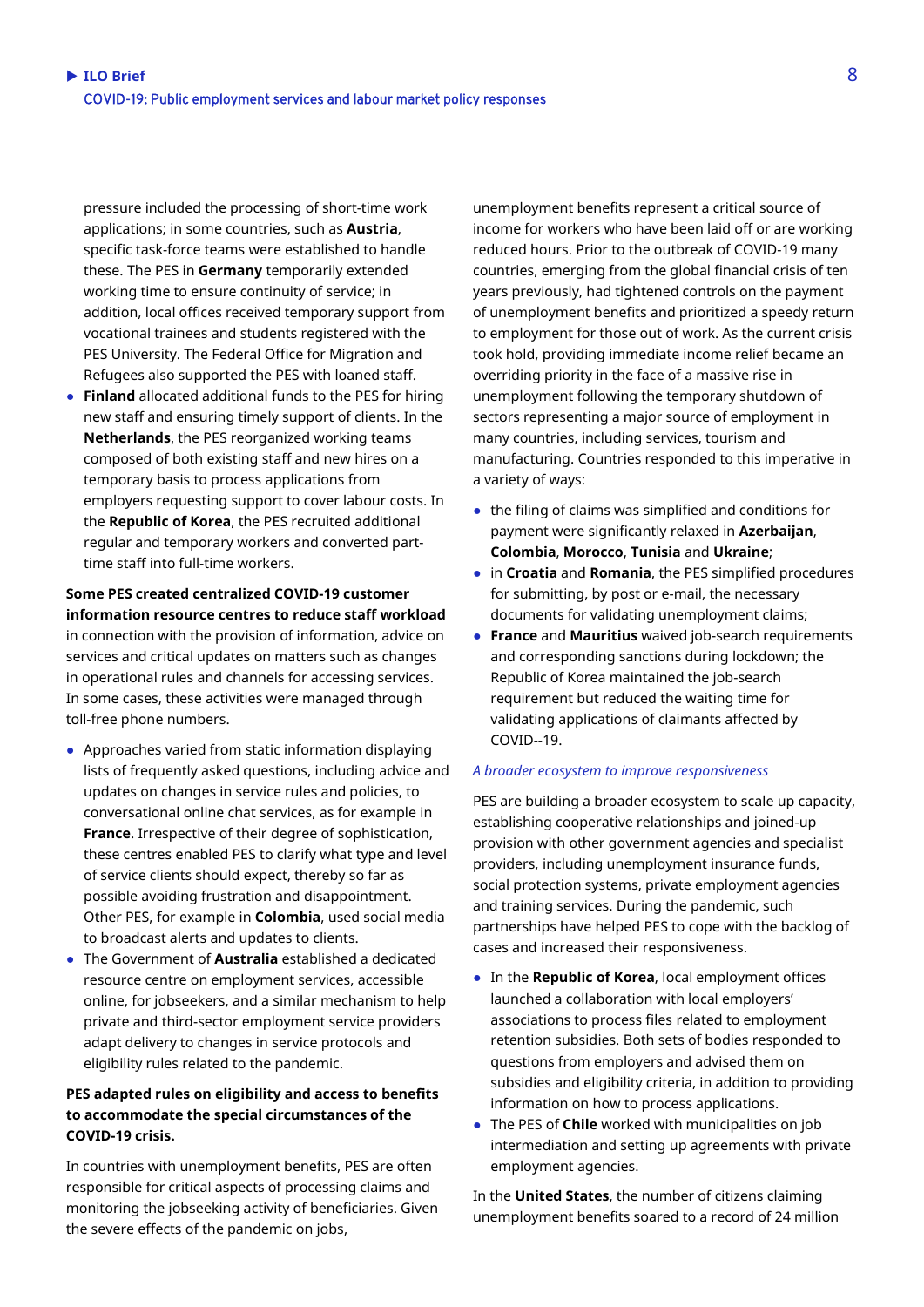applications between 21 March and 18 April 2020. This represents 13.5 per cent of the total labour force (US Bureau of Labor Statistics, 2020). To scale up capacity, the State of New York entered into a partnership with Google and other private-sector providers to meet demand for services (box 3).

#### **Box 3. New York State Department of Labor partners with Google to meet peak demand for unemployment services**

In the State of New York, according to figures provided by the State's Department of Labor (NYDOL), the unemployment insurance filing system faced a 16,000 per cent increase in phone calls and a 1,600 per cent increase in web traffic in March–April 2020, compared to normal weeks before the crisis (US Bureau of Labor Statistics, 2020). This sudden increase in demand overwhelmed the NYDOL phone lines and caused its website to collapse (Lovelace, 2020). To increase the capacity to meet the demand for unemployment insurance, the NYDOL established a public–private partnership with a number of private-sector companies, including Google, Deloitte and Verizon (New York State Department of Labor, 2020).

Google Cloud, one of the tech company's subsidiaries, worked with the State's Office of Information Technology Services to help it leverage its infrastructure, handle a high volume of users and "create a more user-friendly, streamlined, and reliable unemployment insurance application" (New York State Department of Labor, 2020). Some of the main upgrades include the options to save an incomplete application and return to it later, and to use it on mobile devices such as smartphones and tablets; and streamlining the number of questions to make the application shorter and easier to understand. Meanwhile, Deloitte opened an additional call centre staffed by hundreds of experienced customer service professionals to meet users' demand, and Verizon expanded the number of NYDOL call centre "ports" from 1,750 to over 10,000.

### **2.3 Use of technology-based delivery during the COVID-19 crisis**

#### **Most PES moved their intermediation services and labour market programmes online or provided them by telephone.**

Technology-based delivery channels have proven useful, indeed necessary, to ensure PES offices can continue to provide core services during the COVID-19 crisis. During the emergency phase of the pandemic, PES with preexisting ICT-based infrastructure relied heavily on digital and telephone services, particularly in countries where governments imposed significant restrictions on the movement of people as well as rules on physical distancing.

● **Spain** experienced one of the longest and most stringent lockdowns. During this period of confinement, the PES used remote channels to provide core services, including general information, processing of benefits (e.g. for unemployment and maternity/paternity leave), personal data updates (e.g. bank account details) and registration of job vacancies. Local employment offices relied heavily on the online jobs portal, a toll-free number for jobseekers and the "virtual office desk" that was activated to adapt service provision to COVID-19 circumstances. In addition to managing a virtual appointment system, the PES also extended its telephone service business hours to run from 8 a.m. to 8 p.m. to cope with the flood of enquiries from jobseekers and employers. (Prior to the COVID-19 crisis the service ran from 8 a.m. to 2 p.m.)

#### **PES that had invested in technology for service delivery before the crisis, and those with a clear digital transformation strategy, were better prepared to respond rapidly to COVID-19 challenges.**

● In 2018, **Estonia** adopted a multi-channel service delivery strategy, giving clients a broader range of ways to access employment services (e.g. proactive online applications, webinars, online conversational chats, telephone and e-mail). With the adoption of a roadmap to digitalize the PES, service design has been supported by IT developers to simplify processes and allow realtime responses. Prior to the COVID-19 outbreak, the Estonian PES was able to process each unemployment insurance claim in less than a minute, and additional adjustments helped it to cope swiftly with the large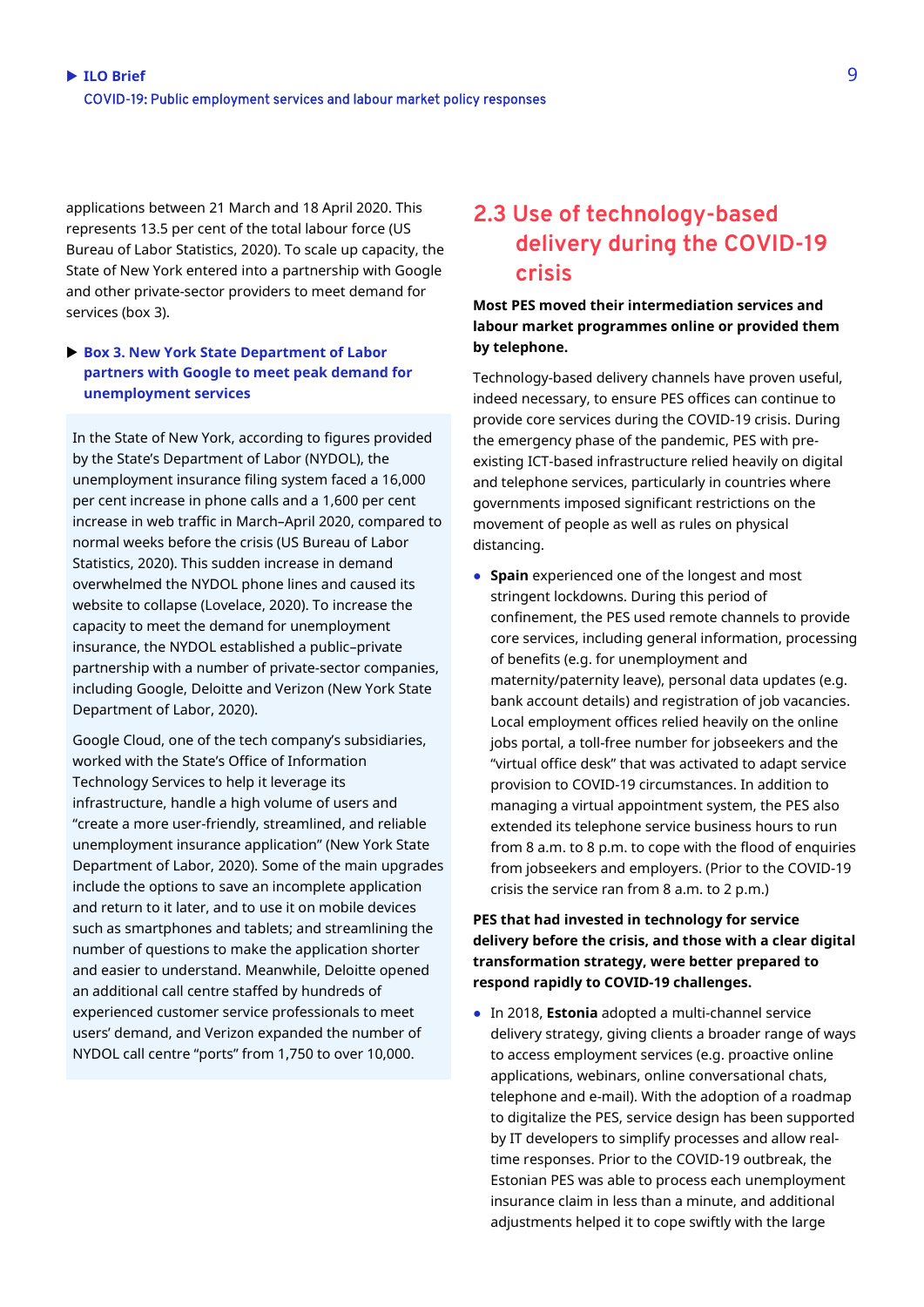volume of claims received during the pandemic. The PES could also adapt or complement existing remote channel provision almost immediately. For example, online career services by video and conversational web chat were extended to groups of jobseekers and people who had lost their jobs owing to COVID-19 (Kõrreveski, 2018; ILO et al., 2020).

**Live video and other online communication tools for free calls and chat have proved to be a good low-cost way to provide information and advice to clients, including target groups.** 

- The **Indian** and **Uruguayan** PES encouraged registration of jobseekers and job advertisements through their online job portals, which also provided access to training and job fairs online. India also had "work from home" jobs posted on a dedicated page (Government of India, 2020). In **Slovenia**, the PES increased support via the job portal that prior to the pandemic was already offering a number of services such as registration, job-matching, self-assessment and counselling. The **Chinese** PES facilitated remote interaction between counsellors and clients during COVID-19 via an online chat system called "WeChat Official Accounts", which was introduced prior to the pandemic (Government of the PRC, 2018).
- In the **Netherlands**, the PES arranged video meetings and conducted webinars with clients. During the lockdown phase of COVID-19, the PES increased the capacity and frequency of these webinars after their growing popularity among jobseekers. About 800 participants could simultaneously connect from home and engage with counsellors on the support and

resources available to keep them connected to the labour market (WAPES, 2020b).

● The **German** PES and the Federal Ministry for Family, Senior Citizens, Women and Youth jointly manage a job portal fully dedicated to helping women who want to find jobs following career breaks.<sup>[3](#page-9-0)</sup> A number of information resources are available online, ranging from job vacancies and e-learning tools to information on child-care facilities, and including service advice and critical updates on COVID-19.

**Other PES, in countries where only physical distancing measures, rather than strict lockdowns, were implemented, maintained face-to-face desk-based services.** Compared to those using digital and telephone service delivery, only a relatively small number of PES continued to rely on face-to-face support (figure 4). In these cases, PES operated an appointments system and controls to shorten queues, in combination with other delivery methods such as telephone, to meet the needs of clients with complex employability barriers or who were unable to travel to employment offices.

- The Moroccan PES used mobile units to reach clients in remote rural and urban areas. These units were staffed by counsellors specifically trained to serve groups of the population not able to reach the PES remotely. The range of services provided included information on job offers, including international placement, and support to start a business or a cooperative (WAPES, 2020a).
- While the PES in Sweden prioritized initial contacts with clients using remote delivery channels, desk-based support was maintained to ensure continued provision of secure service access to clients with low digital skills.

<span id="page-9-0"></span><sup>3</sup> http://www.perspektive-wiedereinstieg.de/ [31 July 2020].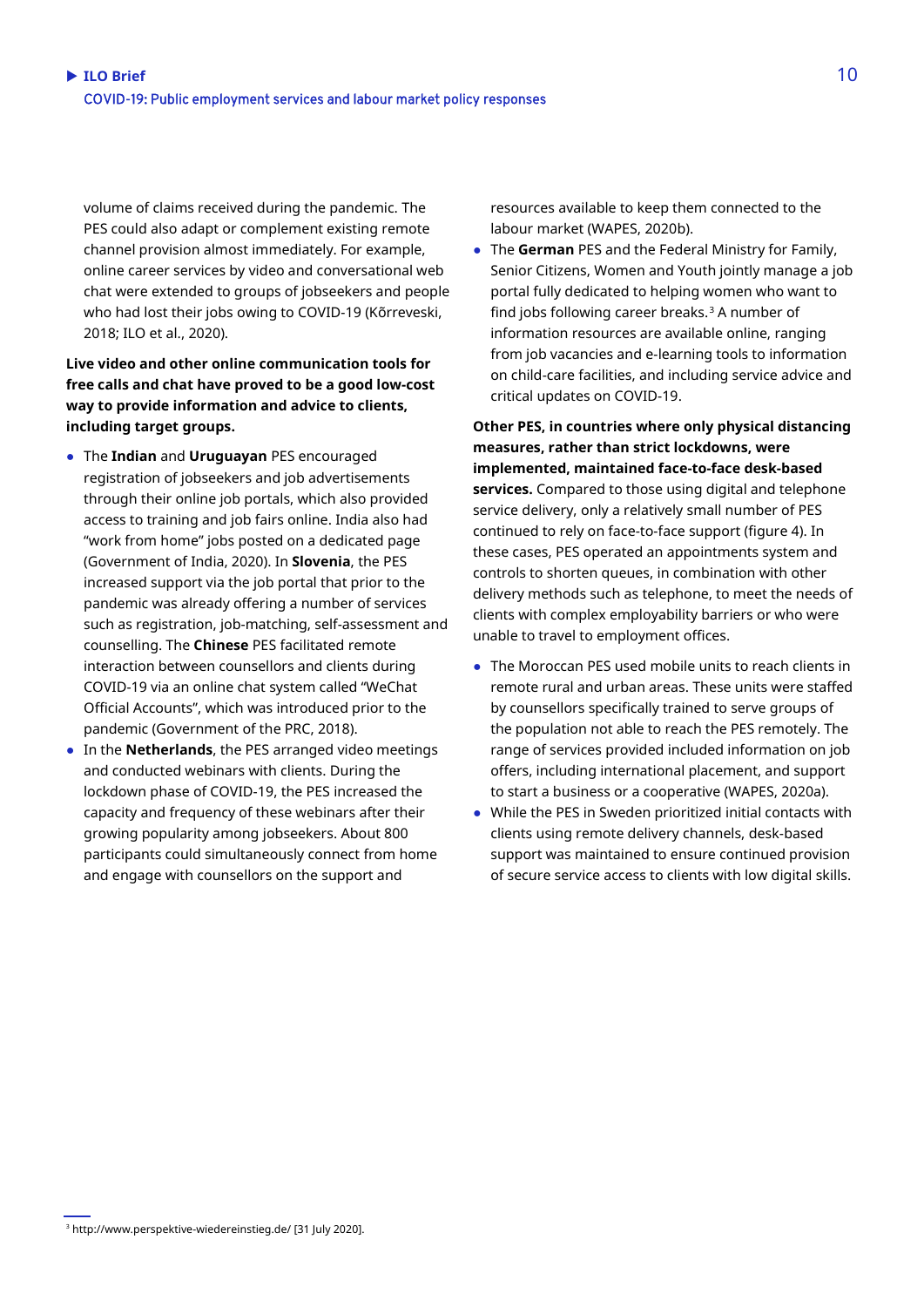

#### **Figure 4. Proportional use by PES of digital, telephone and face-to-face service delivery for jobseekers and enterprises during the COVID-19 crisis**

Source: ILO et al., 2020.

**Service continuity during the crisis has not been maintained exclusively by information technologybased infrastructure**. Also of critical importance have been good internal management processes and responsiveness in coordinating efforts efficiently with providers, partners and other governmental agencies involved in the delivery of services. The Peruvian CERTIJOVEN system illustrates the relationship between the use of technology and recognition of the need to streamline processes to facilitate young people's jobsearching efforts in the formal labour market (box 4).

#### **Box 4. Peru: Reducing job-searching time and costs during COVID-19**

Prior to the COVID-19 crisis, the Peruvian PES implemented the CERTIJOVEN system to help young jobseekers aged 18–29 to apply for jobs in the formal employment market. The centrepiece of this service is a single document providing all the necessary background information employers normally request from young people applying for jobs, such as national identity number, criminal record checks, level of academic achievement and proof of past work experience. Before the system was implemented, job applicants had to collect this information from at least seven different government agencies, making the process lengthy and costly. CERTIJOVEN is based on an interagency sharing of information about individuals that involves biometric validation technology

(fingerprint and face recognition), interoperability protocols and a digital signature to allow access online. Job applicants not only can access this information instantly and remotely, but save time and money otherwise spent in travelling to different government offices and paying administrative fees. It is estimated that savings averaged US\$42.50 for each requested search. During the COVID-19 lockdown, the PES extended the service to all jobseekers. Scaling up this facility not only reduces job-search and hiring time and costs, but also improves transparency and promotes open dialogue processes to build employers' trust in the system. Moreover, the extension of CERTIJOVEN services to other jobseekers freed up counsellors' time to support other critical services during the crisis.

Source: Government of Peru. 2020

**Adapting service delivery to the needs of clients was another key factor driving the decision to maintain face-to-face operations**. For example, in **Bulgaria** the PES maintained a desk-based service in recognition that the majority of its clients have no digital skills, and a mixed approach has proved more effective. The PES in **Paraguay**, despite being the only one in Latin America with a job-matching platform supported by artificial intelligence, also continued offering face-to-face support as a vast majority of the jobseekers who use it are lowskilled and face multiple barriers to secure labour market attachment.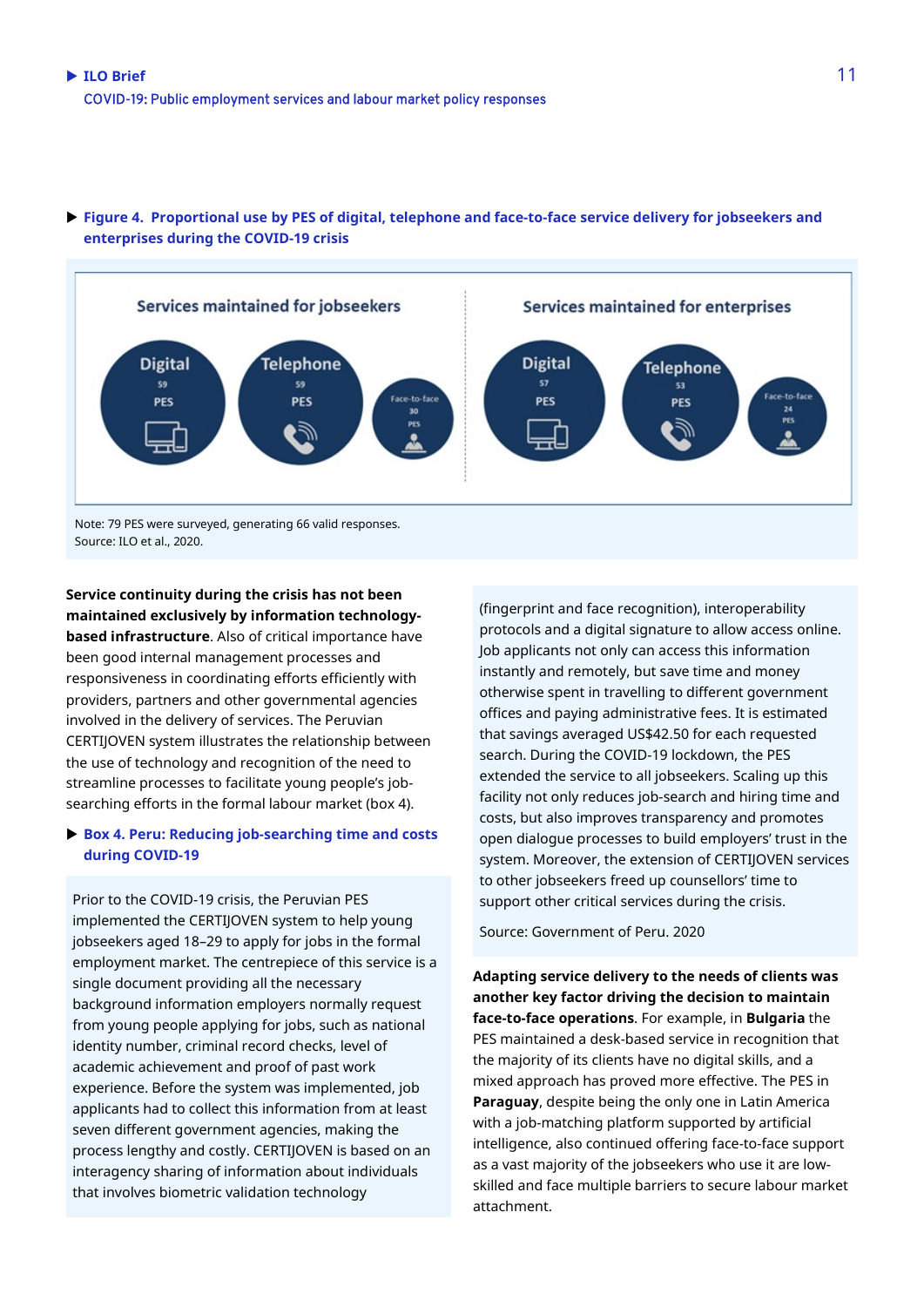## **3. Facilitating jobs and maintaining labour market attachment through ALMPs supported by PES**

**ALMPs and PES are playing an important part in cushioning income losses, protecting existing jobs and facilitating employment in sectors still in operation during lockdowns**. While it is true that active support has a stronger role to play during the reactivation of economic activity, these interventions have been used as part of the overall response to the COVID-19 crisis, often in combination with passive policies. In the majority of advanced economies, PES remain one of the main access points to unemployment benefits and job preservation schemes.

Both at the onset of the crisis and throughout the pandemic, national policies have given priority to channelling income compensation for workers and reducing the risk of more job losses through:

- job preservation programmes;
- supported recruitment for industries and sectors still in operation; and
- employability-oriented services to maintain labour market attachment and also to ensure workers can be quickly reallocated from one job to another.

### **3.1 Job preservation: Temporary short-time work compensation**

As a policy instrument, temporary short-time work compensation has been applied in previous crises to avert lay-offs while giving employers the option of reducing working hours in the face of temporary declines in business activity. **In the context of COVID-19, short-time work compensation has been used primarily as a massive transfer programme for workers affected** by the sharp reductions in economic activity resulting from containment measures (Mosley, 2020). Short-time work (STW) schemes are usually linked with the unemployment insurance system or special employment funds to partially cover subsidies for wages. Workers typically receive 60–70 per cent of their salaries, while employers can maintain their workforce when business activity picks up without incurring new hiring or training costs. Given the cost of these programmes, special COVID-19 STW schemes were mainly available in advanced economies (figure 5).



#### **Figure 5. Countries with special COVID-19 short-time work schemes**

Note: Information publicly available as of 20 May 2020 for 49 countries (Annex V). Source: Author's elaboration based on ILO, 2020C; KPMG, 2020; OECD, 2020b.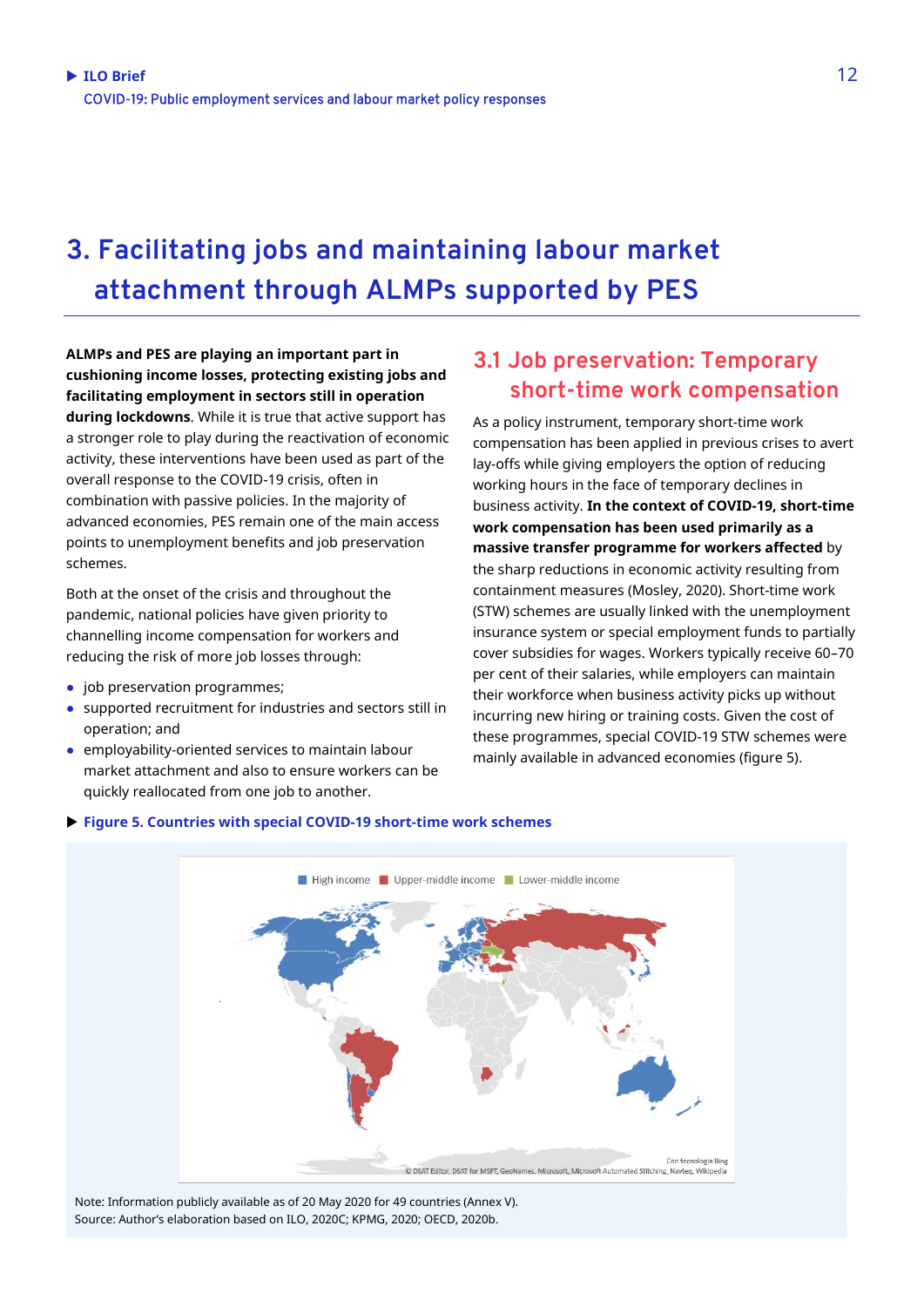**During the pandemic, design adaptations to STW schemes have been focused on expanding coverage and relaxing eligibility criteria**. Some countries have increased both the duration of the scheme and the replacement rate (proportion of wages paid) for working hours compensated as a way to encourage employers to use the facility and stimulate the purchasing power of affected workers beyond essential needs (Giupponi and Landais, 2020). Most workers and enterprises on STW are likely to be in non-essential sectors and industries, without remote working capabilities.

#### **In some countries, PES operate STW directly or support its implementation**. For example:

- **Slovakia** is using PES infrastructure and staff to operate the COVID-19 STW programme. This is one of the major interventions implemented by the Ministry of Labour, Social Affairs and Family to stabilize the labour market, targeting enterprises of all sizes and also the self-employed. The replacement rate amounts to 80 per cent of average wages, up to a ceiling.
- The **Austrian** PES administers the STW programme, which also covers young people in apprenticeships. In **Switzerland**, STW compensation was extended to cover workers with fixed-term employment contracts and workers in "on-call" employment, on condition they have been working for the same employer for at least six months.
- In the **Republic of Korea**, the PES receives applications for STW (employee retention subsidy) from employers and arranges payment. This programme is also available to micro and small enterprises for up to three months, with the Government covering 90 per cent of employees' wages (Government of the Republic of Korea, 2020a).

**To simplify the functioning of STW, the majority of countries have waived job retention conditions**. This is a major difference from the implementation of STW during the 2008–09 global economic and financial crisis. As physical distancing measures are gradually being relaxed, some countries are introducing modifications or new programmes to take over from STW schemes activated during the emergency phase of the pandemic. For example:

● **Canada** announced in May 2020 the Emergency Wage Subsidy programme to enable employers to rehire workers previously laid off due to COVID-19. The subsidy covers up to 75 per cent of salary and is aimed at preventing further job losses while allowing

enterprises to position themselves better to resume normal operations following the crisis (ILO, 2020c).

● **Australia** is similarly using the JobKeeper payment to lay the foundations for a stronger economic recovery by extending support to enterprises and not-for-profit organizations, including charities and the self-employed – albeit under certain conditions. The programme also responds to the circumstances of workers with multiple jobs (on incomes below a defined threshold) and people made redundant because of the COVID-19 crisis and rehired by the same employer (Government of Australia, 2020a).

**PES are likely to be in great demand to support the reactivation and reallocation of workers on STW as economies recover**. During the COVID-19 pandemic, the STW replacement rate has been above the minimum wage, putting welfare systems under great pressure, particularly in countries with large STW coverage, such as Germany. According to estimates based on applications by employers in early May 2020, up to a quarter of the German workforce may be on STW. Further pressure on welfare systems is a serious concern for policy-makers, as many enterprises using STW are downsizing owing to recessionary conditions brought on by the crisis, with increasing numbers of former workers claiming unemployment insurance benefits. In the case of Germany, job losses have been experienced particularly as a result of downsizing and restructuring in the automotive, hospitality and travel industries. The PES is expected to be prepared to support jobseekers to move into sectors with better job prospects, such as pharmaceuticals (Martin, 2020).

### **3.2 Recruitment in essential sectors**

**PES were central to meeting the urgent need for workers in essential sectors and services during the crisis.**

PES and private employment agencies are helping people to stay connected with the labour market and facilitating access to jobs in sectors and industries still recruiting amid the pandemic. Industries such as energy and utilities, health care, food, ICT, water, transportation, safety and government have all experienced a sharp increase in demand for labour. For those sectors still recruiting during the pandemic, PES are providing dedicated job-matching services, delivered for the most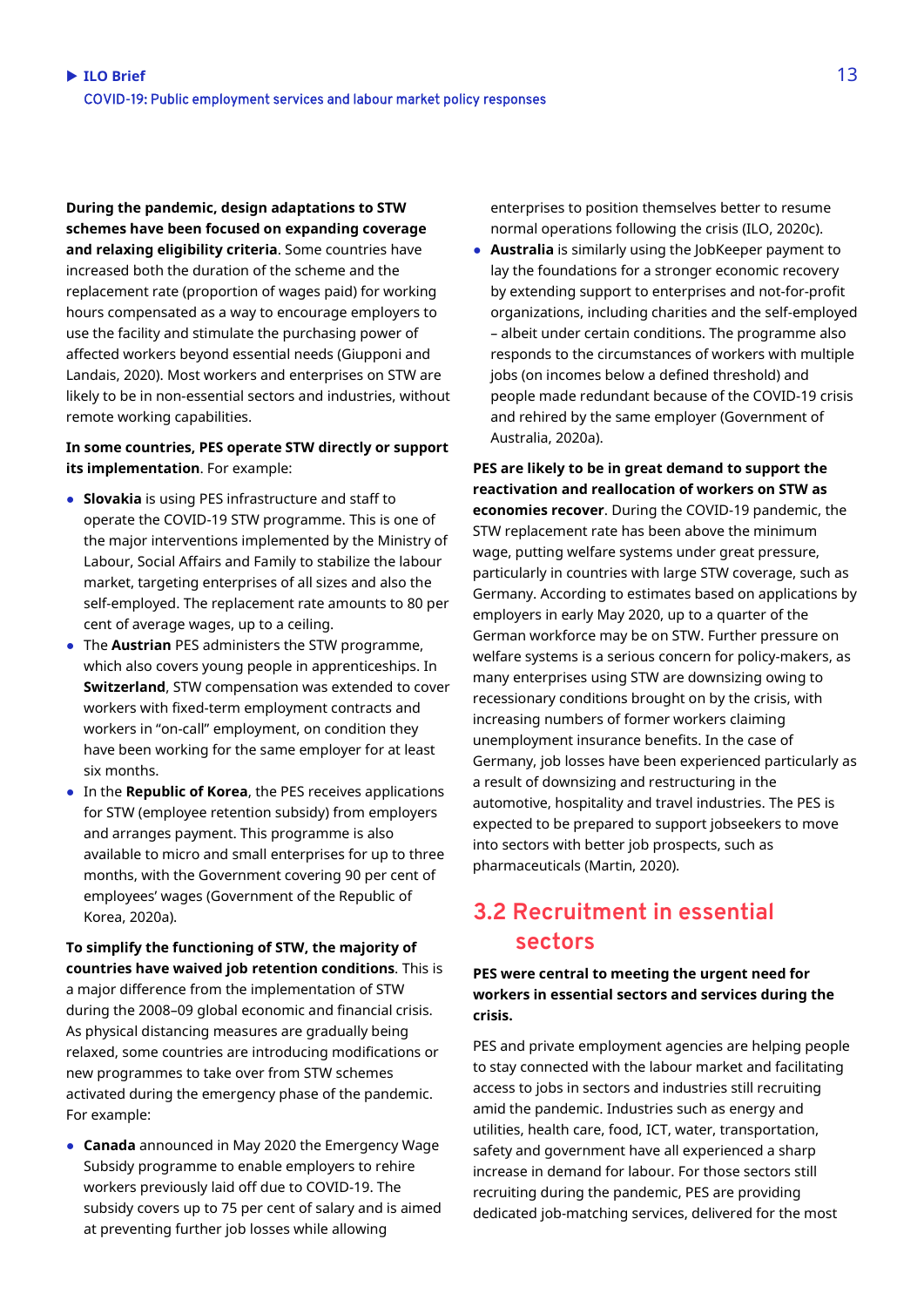part through web-based job-matching systems, telephone and call centres, online chat and video conferences, along with some limited face-to-face interaction respecting social distance protocols.

- In **France**, the Government created an online jobmatching web portal to facilitate recruitment in crop and animal farming in the absence of the 200,000 foreign seasonal workers who usually come from Tunisia, Morocco and some eastern European countries. This portal has been extended to other sectors in need, including health, agri-food, energy, logistics, home help services and telecommunications.[4](#page-13-0)
- The National Employment Directorate of **Paraguay** has set up a temporary task force to facilitate filling vacancies in jobs for which demand is highest owing to COVID-19, many of which are concentrated in logistics, transportation, pharmacies and home delivery services.<sup>[5](#page-13-1)</sup>
- **Australia** launched the Jobs Hub website to help Australians find work during the COVID-19 pandemic, as well as a dedicated job portal for people with disabilities. The hub offers a range of resources to help people easily identify jobs matching their skills and also to broaden their range of job options (Government of Australia, 2020b). In **Luxembourg**, the PES launched an online job portal, JobSwitch, to speed up recruitment of temporary workers in essential sectors (Chamber of Commerce Luxembourg, 2020).
- In the **United States**, both the National Labor Exchange (NLx) and some individual states, such as Arizona, established dedicated portals to facilitate matching of jobseekers and vacancies during the pandemic. The NLx portals were targeted at jobseekers who had been displaced and wanted jobs in sectors that were hiring (NeedAJobNow) as well as those who wanted to work from home (Virtualjobs). The State of Arizona's objective of the "Arizona@Work" programme was to provide a rapid response and avoid lay-offs by offering businesses a dedicated service (NASWA, 2020).

### **3.3 Maintaining employability and labour market attachment: Sustaining jobs and skills**

Maintaining people's job-readiness has been an important dimension of PES services during the pandemic.

Employability-oriented services deal with the ability to search for jobs, update a resumé, and locate and understand labour market information. Another important dimension of maintaining people's jobreadiness is fostering the ability to update and refresh competencies and skills to perform tasks in a job, which will be all the more relevant in the post-coronavirus context. According to global estimates, a third of the skills deemed essential in today's job market have changed in the last five years (WEF, 2016). This process is likely to accelerate owing to the effects of COVID-19 on demand for skills in a number of occupations and sectors. Some countries have reinforced support for target groups in need of improving and/or acquiring digital skills to keep themselves afloat in the job market.

- **Singapore** launched a special support grant for lowand middle-income unemployed workers affected by the COVID-19 crisis. The grant is linked to job-searching support and training by the national training provider, Workforce Singapore, or the Employment and Employability Institute, delivered through virtual classrooms and e-learning) (Government of Singapore, 2020).
- The Government of **Australia** is allocating additional funding for jobseekers aged 45 and above to increase access to training and job-search support, improve digital literacy and identify transferable skills (ILO, 2020c).
- The Ministry of Labour and Social Protection of **Russia** announced special subsidies for people at risk of dismissal and part-time workers, as well as providing access to advanced vocational training or apprenticeship/internship programmes (ILO, 2020c).
- The **Danish** Government adopted an "upskilling instead of dismissal" strategy. Targeted online training by the Agency for Labour Market and Recruitment is provided to avert lay-offs, and affected employers are

<span id="page-13-0"></span><sup>4</sup> https://mobilisationemploi.gouv.fr/ [31 July 2020].

<span id="page-13-1"></span><sup>5</sup> Information provided in telephone call with head of PES, Government of Paraguay.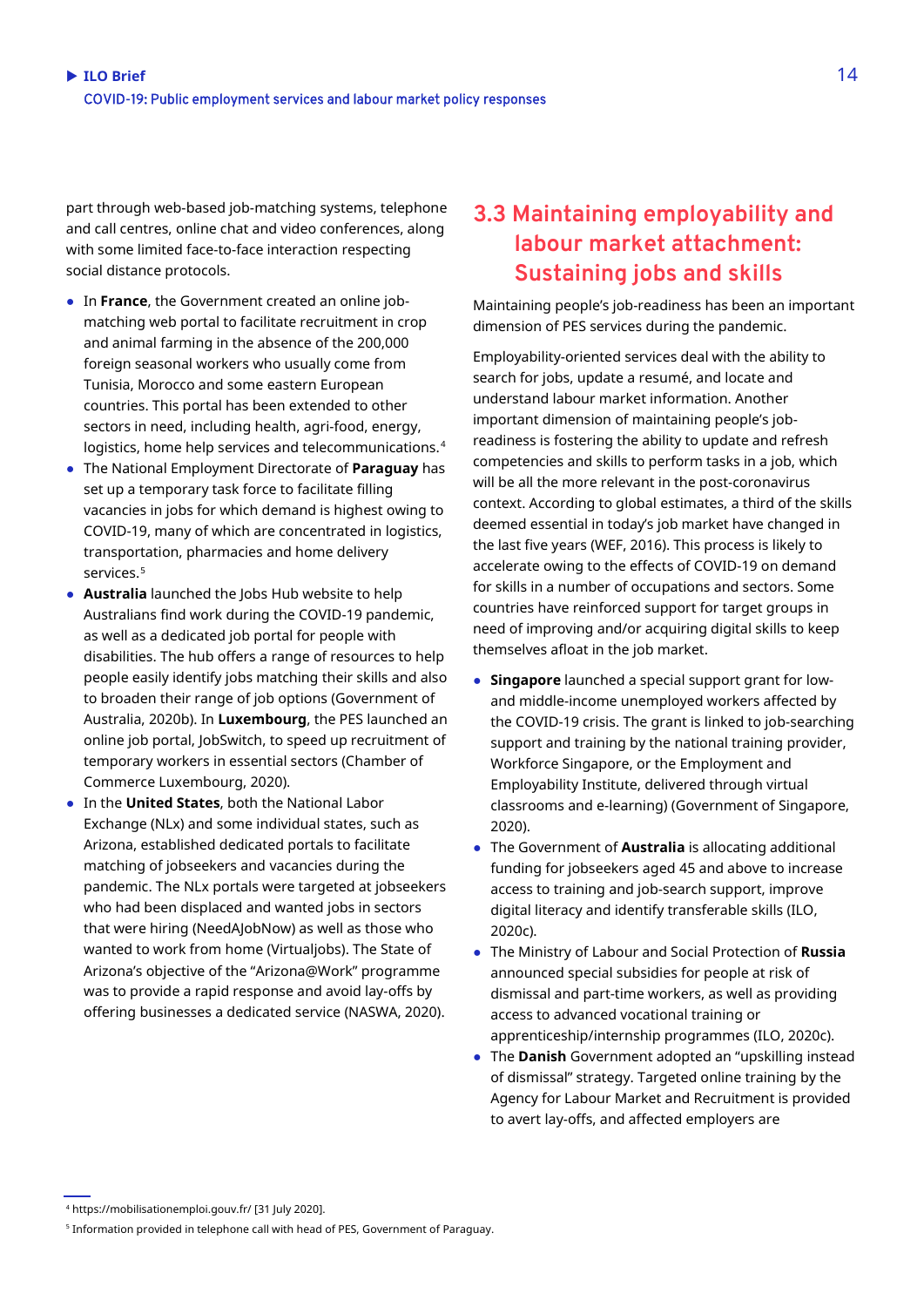reimbursed for the salaries of workers they continue to employ under this scheme.

**Digital technology, when in place, eased access to free skills training, online learning tools and resources while physical distancing protocols were in place**. So far as possible, PES have used free online tools and resources to support jobseekers and active workers alike in combining down-time with training in order to prevent disengagement from ongoing job training programmes. Online access to skills training and learning resources also has the aim of developing and maintaining the ability of individuals to learn and adapt, skills that can make a big difference to successful reintegration in the labour market. Some countries had already installed capacity to expand access to such resources, while others have seen the importance of mobilizing human and financial capacity to develop flexible and low-cost training.

- The **Republic of Korea** launched the Smart Training and Education Platform, STEP (step.go.kr), in November 2019. This is a learning management system which offers jobseekers access to open-source content that is relevant to many different industries and sectors. During the pandemic a virtual classroom was introduced to allow regular training courses to take place. STEP will be further enhanced during the second part of 2020 to allow training providers to offer feepaying courses covering a wider range of subjects and delivery modalities.
- **France** used the job portal Emploi Store to scale up capacity to offer skills training and learning resources, adding more than 150 new distance-learning courses, both free and fee-charging, funded by the Skills Investment Plan.

● In **Brazil**, the Ministry of Economic Affairs created a jobs web portal that allows entrepreneurs and workers alike to gain access to more than 700 online training and professional qualification courses offered free of charge by public and private training providers. Other countries, such as Ecuador, implemented similar approaches, in which PES are planning strategic alliances with other partners to provide free online training and strengthen the skills and employability of jobseekers.

### **3.4 Inclusive approaches**

**In the short term, some countries applied inclusive approaches to encourage labour market attachment and job retention**.

- In **Italy**, child-care vouchers were available to working parents with infants during the lockdown. This aid has been extended beyond the lockdown to support return to work as economic activity picks up.
- Other countries complemented already functioning systems of gender mainstreaming in employment centres with special aid and support related to COVID-19. In the **Republic of Korea**, for example, the PES worked closely with the occupational centre for women to link job-search support and training with a special maternity leave allowance and child-care subsidies for eligible individuals registered with the employment centre. Employers also received a subsidy from the PES when authorizing special family leave for female employees. Financing for dedicated COVID-19 subsidies comes from the Ministry of Employment and Labour.

## **4. The way forward: Employment services and labour market policies as a bridge from immediate measures to a job-rich recovery**

● **Unprecedented labour market disruptions require timely and large-scale support for enterprises and workers around the world**. The ILO calls for urgent and immediate policy responses to actively support transitions into decent work and prevent a significant drop in labour market participation. Governments need to provide comprehensive solutions that combine elements from all four pillars of the ILO policy framework for responding to the COVID 19 crisis: (1) stimulating the economy and employment; (2) supporting enterprises, jobs and incomes; (3)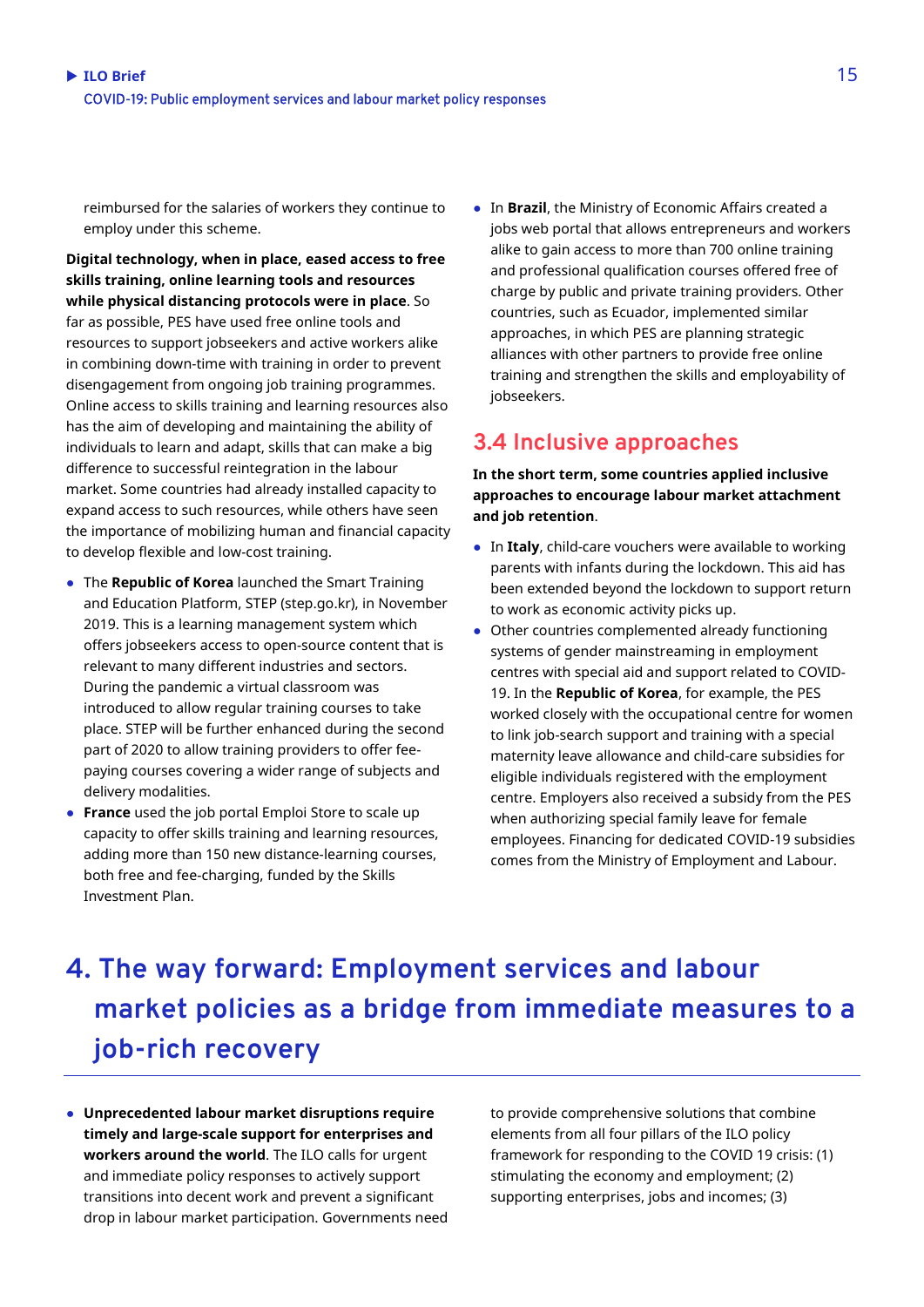protecting workers in the workplace; and (4) seeking solutions through social dialogue.

- **Given the critical role labour market policies and employment services have played in this and past crises, countries should maintain or increase funding for PES and ALMPs providers as lockdowns are eased and recovery begins**, to support effective transitions in the labour market. This pandemic is likely to bring lasting changes to a labour market that was already undergoing rapid transformation. Learning from the global financial crisis of 2008, any tendency to drastically reduce the budgets and staff of PES institutions as part of fiscal consolidation measures should be avoided. The main challenge, however, for many developing and emerging countries, is the increasing debt and reduced fiscal space they have to grapple with. International solidarity support, fiscal reprioritization and policy financing from regional development banks could be leveraged to ensure financing of critical ALMPs (ILO, 2020c).
- **Job-matching and active support are the more important labour market policies during recovery, and should be integrated and sequenced with employment policies, including macroeconomic and sectoral policies.** Past crises have demonstrated that active measures such as job-search support, upskilling and reskilling, as well as assistance with labour mobility, facilitate the redeployment of laid-off workers. Employment services have proven instrumental in maintaining people's attachment to the labour market, speeding up job-matching when economic activity picks up again as well as indirectly contributing to a faster recovery. As economies emerge from the current crisis, workers who cannot return to their jobs and those who were in temporary repurposed industries will have to be helped to find other jobs, some of which may require help in relocating to other regions. Enterprises will need faster and more efficient recruitment services to meet rising demand during the recovery period, and will rely on the services of employment service providers to assist with this.
- **Navigating the labour market during COVID-19 has become even harder for some groups in the labour force that were already facing specific vulnerabilities**. Inclusive policies promoting labour market participation over the life course can prevent

the emergence of a "lockdown generation". Particularly vulnerable are young people seeking to enter the labour market, older workers who need to stay active in the labour force for longer, and women in vulnerable situations who face obstacles to the enjoyment of equal opportunities, participation and treatment at work. Inclusive and gender-responsive ALMPs should be prioritized to ensure that the disadvantaged groups do not fall further behind.

- **The COVID-19 crisis has also revealed gaps in the institutional capacity of countries to deal with massive lay-offs**, particularly where the informal economy accounts for a large proportion of the labour market. Low- and middle-income economies, which are home to nearly 2 billion workers<sup>[6](#page-15-0)</sup> in informal jobs, are experiencing particularly severe challenges to the protection of workers' jobs and incomes owing to the unavailability of unemployment benefits and comprehensive social protection programmes in the informal economy. In these contexts, PES have often had limited institutional machinery to make job preservation interventions during the pandemic. However, great potential exists for innovative design of services and programmes that responds to the needs of emerging sectors and involves the social partners to facilitate targeting. Governments and social partners should invest more in building the capacity of PES to extend services to the informal economy.
- **Bridging emergency support to employers and workers with the recovery phase will require innovative financing for PES and ALMPs**. Beyond emergency stimulus measures implemented or announced during the COVID-19 crisis, the challenge for a large majority of developing countries is to mobilize sources of financing effectively to implement large labour market programmes. Activation policies to support existing and newly unemployed workers are one way to prevent further polarization of skills and income, which are also essential to inclusive growth.
- **An important missing piece of the system for many developing countries is integrated design and implementation of social protection and active labour market policies**. Evidence from advanced and emerging economies, confirmed during the current crisis with its massive cash transfers, shows that ALMPs are an instrument of critical importance in stabilizing

<span id="page-15-0"></span><sup>6</sup> The term "workers" is used here to refer to all people in employment: employees, independent workers with or without employees and contributing family workers (ILO, 2020d).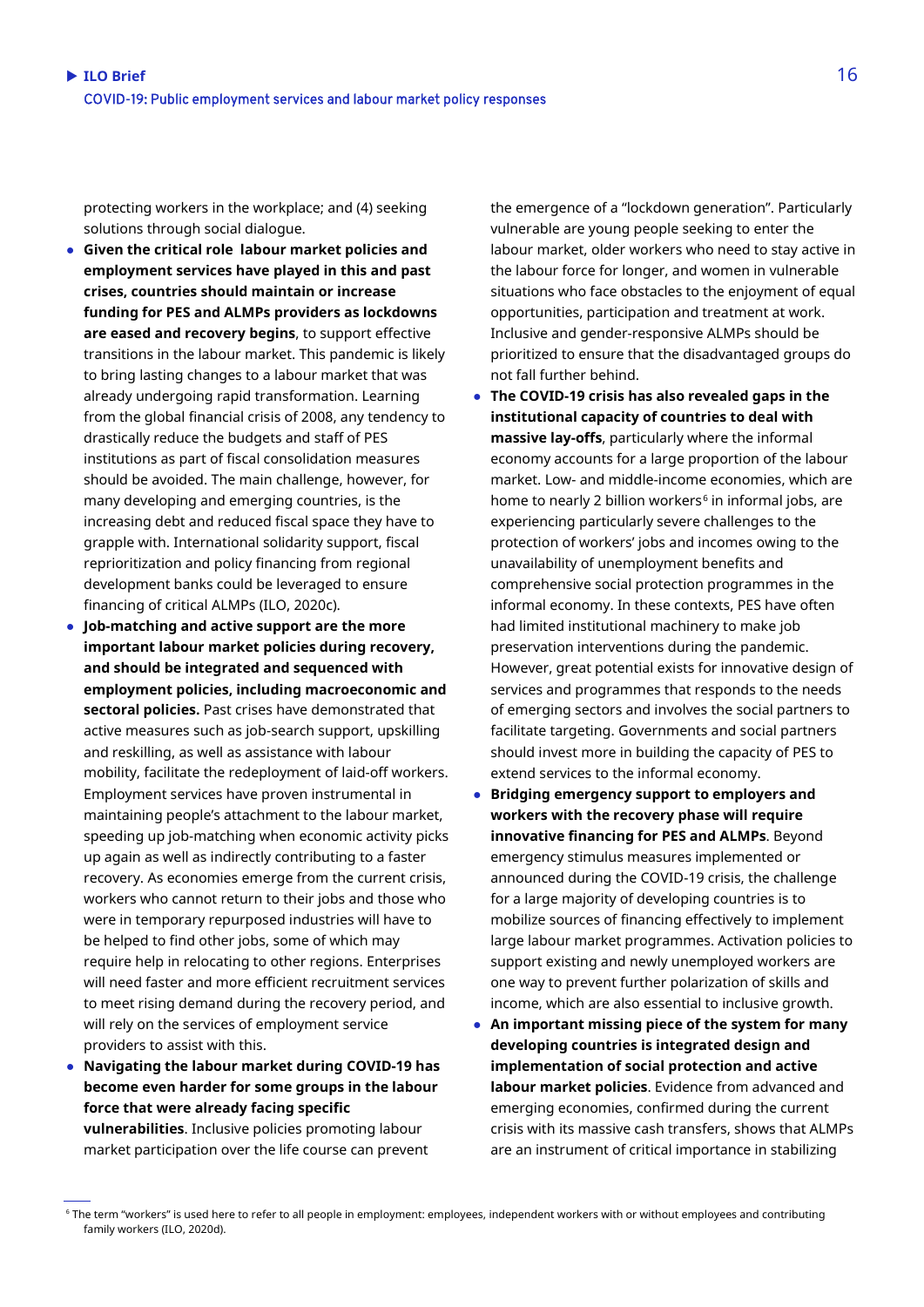workers' lives when an economic crisis hits, preventing further job losses during a recession and preparing the workforce to take up jobs in the recovery. Actively involving employers in this process can develop muchneeded fluidity in the job market and facilitate access to jobs. In many emerging and developing economies, however, the link between ALMPs and social protection measures is missing or weak; this should be a priority area for ILO support to its constituents.

● **One promising response from PES is the adoption of integrated approaches supported by closer collaboration across government agencies and specialist providers** at national and local levels. One important adaptation of these programmes to the particular context of COVID-19 is the combination of services to address both direct barriers to employability and other challenges affecting job-readiness, including poor literacy, long-term illness, and housing and financial constraints. Public–private partnerships will continue to play a critical role in the aftermath of the pandemic and during recovery, particularly in

developing countries where fiscal space and institutional capacity are limited.

● **Investing in service digitalization should be considered a priority for PES; in the near future, it will be crucial to provide effective remote support to clients**. Physical distancing measures are likely to remain in place for a long period in many countries. At the same time, PES will have to cope with an increasing number of unemployed people in need of guidance and advice. PES that had already embarked on digital transformation before the COVID-19 crisis were in a better position to ensure remote access to services while physical distancing protocols were enforced. Nonetheless, measures should be put in place to ensure that those facing barriers to enter the labour market are not further excluded from new digital channels, by means of focused training and support as well as implementation of a blended delivery strategy. In developing countries with limited digital infrastructure and internet penetration, appropriate adoption of technology is recommended.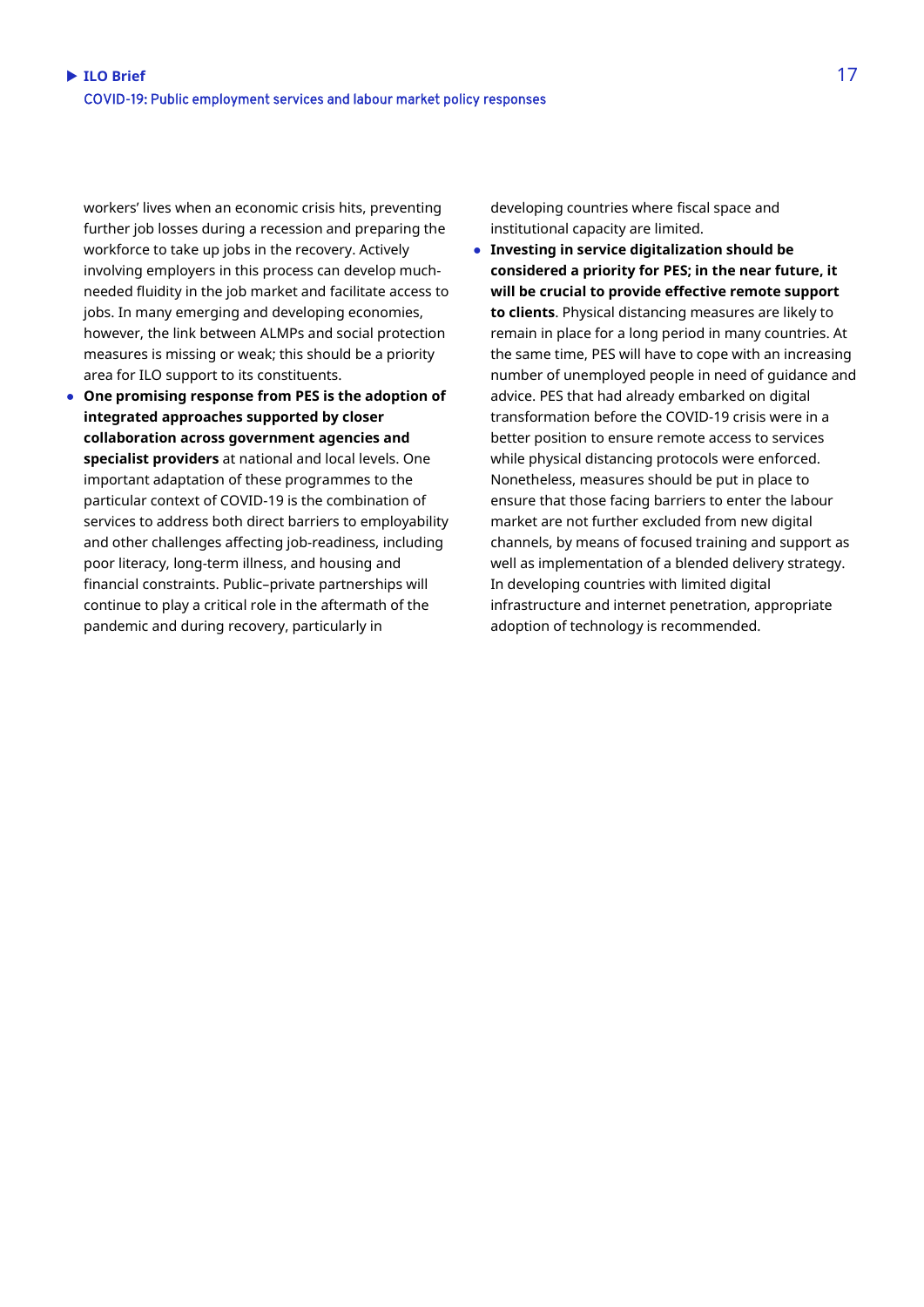## **Annex I. Relevant instruments, target groups and intended effects of ALMPs**

| <b>Target areas</b> | Aim                                                    | <b>Instruments</b>                            | <b>Targeted</b><br>Workers* | <b>Intended effects</b>                                                                                                                                      |
|---------------------|--------------------------------------------------------|-----------------------------------------------|-----------------------------|--------------------------------------------------------------------------------------------------------------------------------------------------------------|
| Labour demand       | 1. Provide incentives for retaining<br>employment      | Work-sharing and short-time<br>working        | Insider                     | Reduce outflow from employment                                                                                                                               |
|                     |                                                        | Wage subsidies                                |                             | Retain labour market attachment                                                                                                                              |
|                     | 2. Provide incentives for creating employment          | Hiring subsidies<br>Business start-up support | Outsider                    | Increase inflow into employment<br>Increase labour market attachment                                                                                         |
| Labour supply       | 3. Provide incentives for seeking and keeping<br>a job | In-work benefits, subsidies, tax<br>credits   | Insiders and<br>outsiders   | Increase inflow into employment by<br>strengthening work incentives<br>Reduce outflow from employment<br>Increase labour market attachment                   |
|                     |                                                        | Public works                                  | <b>Outsiders</b>            | Provide income support<br>Increase inflow into employment by<br>strengthening work incentives<br>Increase labour market attachment<br>Provide income support |
|                     |                                                        | Activation and work fare<br>Sanctions         | Outsiders                   | Increase inflow into employment by<br>strengthening work incentive                                                                                           |
|                     | 4. Provide incentives for human capital<br>enhancement | On-the job training<br>Classroom training     | Insiders and<br>outsiders   | Increase inflow into employment<br>Increase productivity<br>Improve job-matching quality                                                                     |
| Labour<br>matching  | 5. Improved labour market matching                     | lob-search assistance                         | <b>Outsiders</b>            | Improve job-search efficiency<br>Increase inflow into employment                                                                                             |
|                     |                                                        | Employer intermediation<br>services           | Insiders and<br>outsiders   | Improve job-search efficiency<br>Improve job-match quality<br>Increase inflow into employment                                                                |
|                     |                                                        | Counselling and monitoring                    | <b>Outsiders</b>            | Improve job-search efficiency<br>Increase inflow into employment                                                                                             |

\* "Insiders" refers to workers who are currently employed; "outsiders" refers to unemployed (in the long or short term), discouraged, informal and inactive workers.

Source: Brown and Koettl, 2015, table 2, p. 3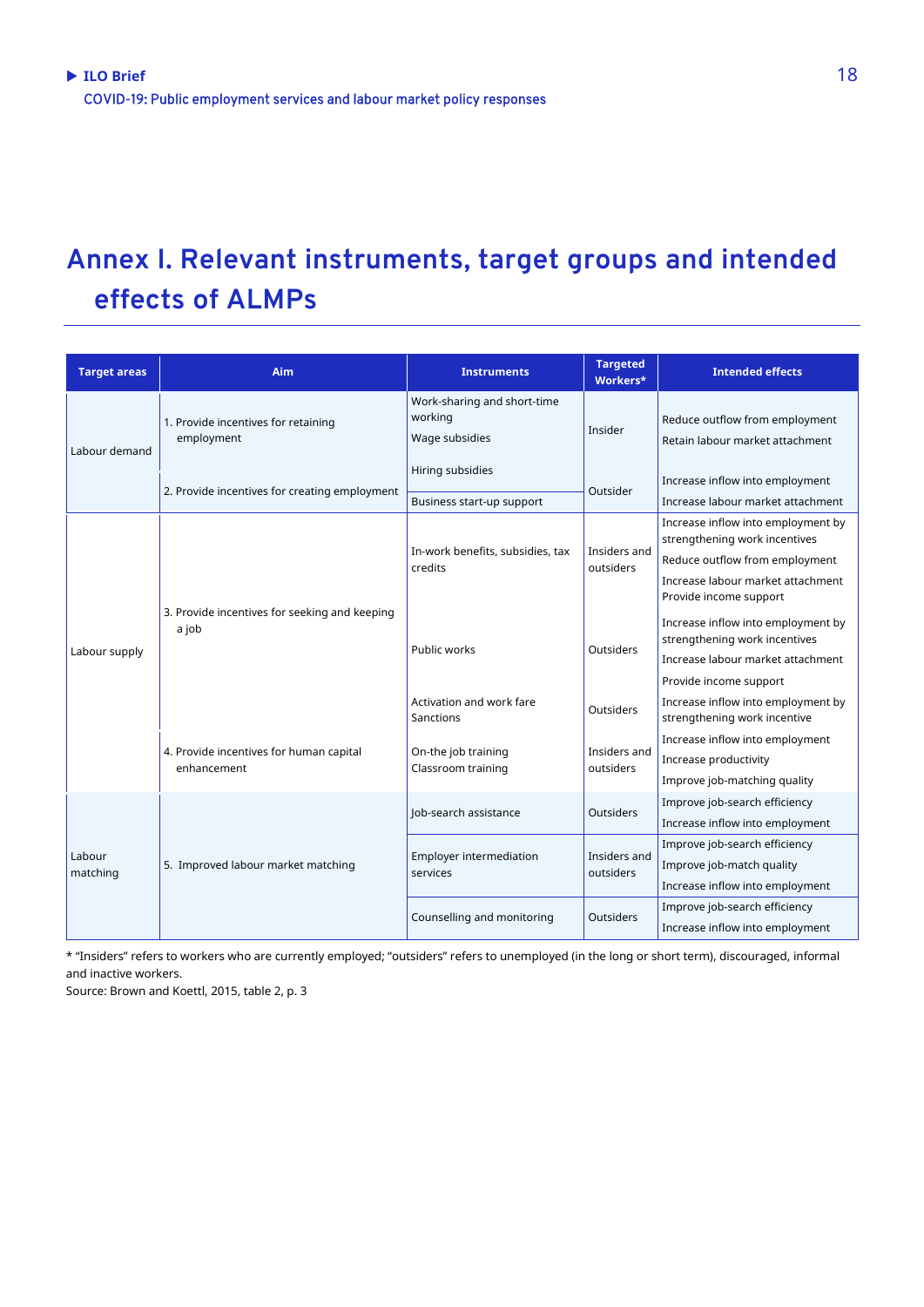## **Annex II. Joint survey on public employment services during COVID-19**

On April 2020, the International Labour Office, together with the World Association of Public Employment Services (WAPES), the European Commission, the Inter-American Development Bank and SOCIEUX+, launched a global survey to assess the impact of COVID-19 on public employment services. The survey targeted 120 national PES and focused on four main areas:

- 1. preventive and economic support;
- 2. service maintenance;
- 3. service organization; and
- 4. current or foreseeable challenges related to labour market functions and service delivery.

By 25 May 2020, the survey had collected information on 79 PES in 72 countries. The list of respondents is presented in the following table by income level:

| Income level        | <b>Countries</b>                                                                                                                                                                                                                                                                     |
|---------------------|--------------------------------------------------------------------------------------------------------------------------------------------------------------------------------------------------------------------------------------------------------------------------------------|
| High income         | Australia, Austria, Belgium (ACTIRIS, ADG, Le Forem, VDAB), Chile, Czech Republic, Denmark, Estonia, Finland,<br>France, Germany, Ireland, Italy, Japan, Republic of Korea, Netherlands, Norway, Portugal, Slovakia, Slovenia, Spain,<br>Sweden, Switzerland, United States, Uruguay |
| Upper-middle income | Albania, Algeria, Argentina, Belize, Bosnia and Herzegovina, Brazil, Bulgaria, China, Colombia, Costa Rica, Croatia,<br>Ecuador, Gabon, Kazakhstan, Malaysia, Mauritius, Mexico, Montenegro, Namibia, Panama, Peru, Romania, Sri<br>Lanka, Thailand, Turkey                          |
| Lower-middle income | Armenia, Bolivia, Cabo Verde, Cambodia, Congo, Côte d'Ivoire, El Salvador, Guatemala, Kenya, Mauritania,<br>Morocco, Senegal, Tunisia, Zimbabwe                                                                                                                                      |
| Low income          | Afghanistan, Benin, Burkina Faso, Chad, Democratic Republic of the Congo, Haiti, Mali, Niger, Togo                                                                                                                                                                                   |

\* Country income classifications according to the World Bank for fiscal year 2019.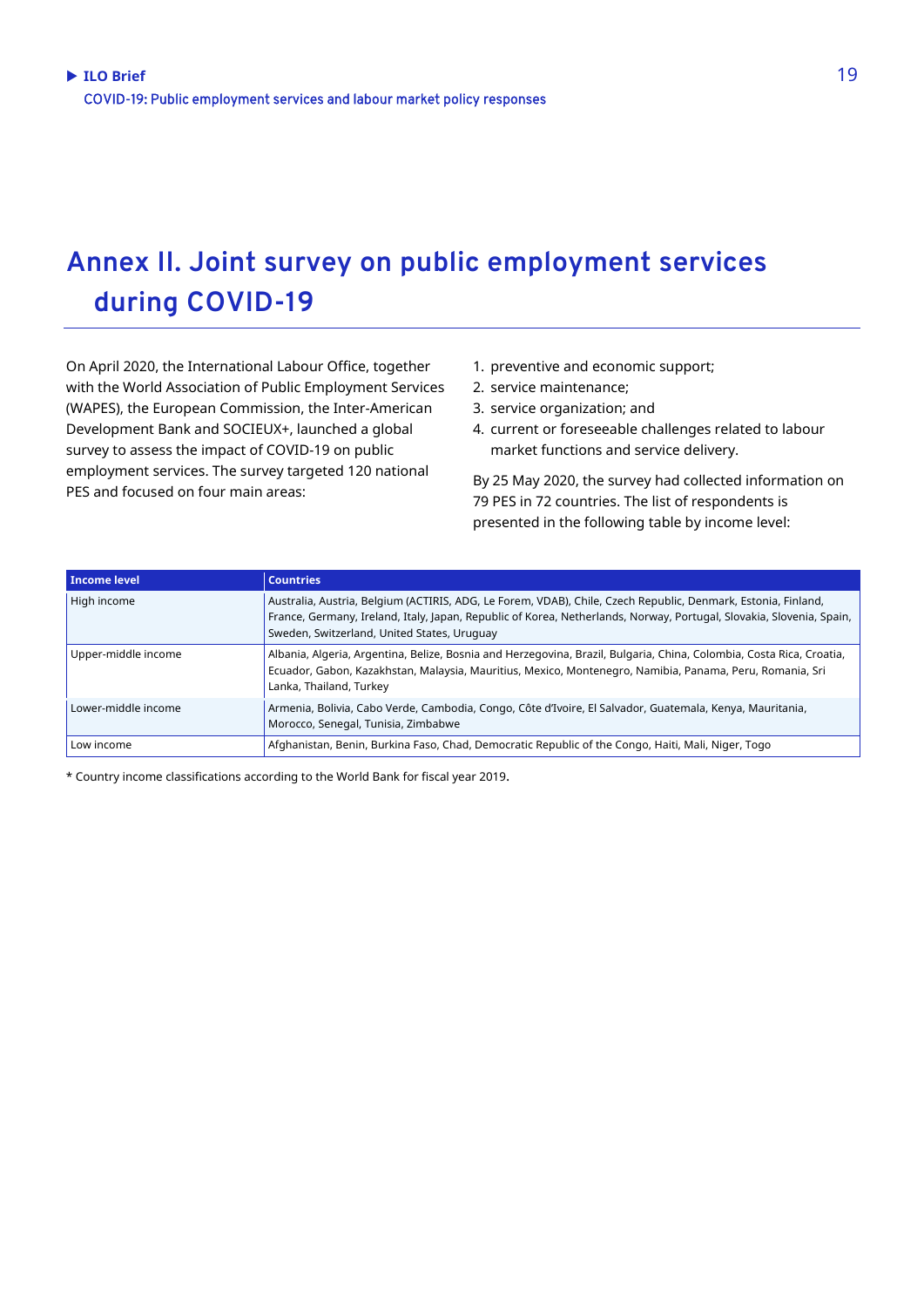## **Annex III. Application of flexible plans to reorganize internal operations at PES premises**

Summary of responses to the joint survey on public employment services during COVID-19 (ILO et al., 2020), section on services organization measures, question 15: "Have you taken measure to reduce worker exposure to COVID-19 in the workplace?".

A total of 79 PES were surveyed generating 75 valid responses.

|                     | <b>Country/PES and income level</b> | <b>Teleworking</b> | <b>Temporary closure of</b><br>premises to the public | <b>Reduced office density</b> | <b>Others</b> |
|---------------------|-------------------------------------|--------------------|-------------------------------------------------------|-------------------------------|---------------|
|                     | Australia                           |                    |                                                       |                               |               |
|                     | Austria                             |                    |                                                       |                               |               |
|                     | Belgium (ACTIRIS)                   |                    |                                                       |                               |               |
|                     | Belgium (ADG)                       |                    |                                                       |                               |               |
|                     | Belgium (Le Forem)                  |                    |                                                       |                               |               |
|                     | Belgium (VDAB)                      |                    |                                                       |                               |               |
|                     | Chile                               |                    |                                                       |                               |               |
|                     | Denmark                             |                    |                                                       |                               |               |
|                     | Estonia                             |                    |                                                       |                               |               |
|                     | Finland                             |                    |                                                       |                               |               |
|                     | France                              |                    |                                                       |                               |               |
| High-income         | Germany                             |                    |                                                       |                               |               |
|                     | Ireland                             |                    |                                                       |                               |               |
|                     | Italy                               |                    |                                                       |                               |               |
|                     | Japan                               |                    |                                                       |                               |               |
|                     | Netherlands                         |                    |                                                       |                               |               |
|                     | Portugal                            |                    |                                                       |                               |               |
|                     | Republic of Korea                   |                    |                                                       |                               |               |
|                     | Slovenia                            |                    |                                                       |                               |               |
|                     | Spain                               |                    |                                                       |                               |               |
|                     | Sweden                              |                    |                                                       |                               |               |
|                     | <b>United States</b>                |                    |                                                       |                               |               |
|                     | Uruguay                             |                    |                                                       |                               |               |
|                     | Albania                             |                    |                                                       |                               |               |
|                     | Algeria                             |                    |                                                       |                               |               |
|                     | Argentina                           |                    |                                                       |                               |               |
| Upper-middle income | Bosnia and Herzegovina              |                    |                                                       |                               |               |
|                     | Brazil                              |                    |                                                       |                               |               |
|                     | Bulgaria                            |                    |                                                       |                               |               |
|                     | China                               |                    |                                                       |                               |               |
|                     | Colombia                            |                    |                                                       |                               |               |
|                     | Croatia                             |                    |                                                       |                               |               |
|                     | Ecuador                             |                    |                                                       |                               |               |
|                     | Gabon                               |                    |                                                       |                               |               |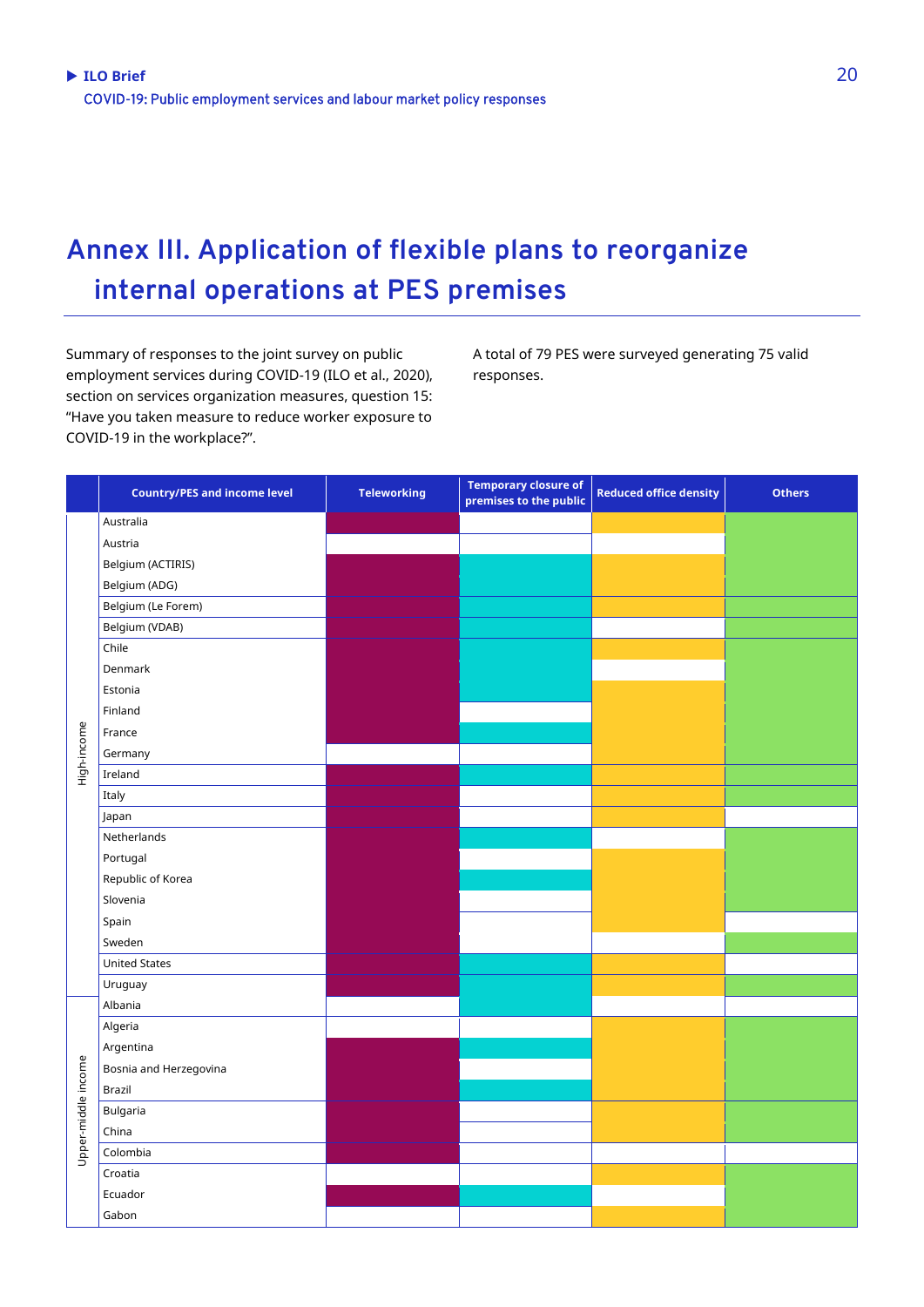#### **ILO Brief** 21 COVID-19: Public employment services and labour market policy responses

|                     | <b>Country/PES and income level</b>               | <b>Teleworking</b> | <b>Temporary closure of</b><br>premises to the public | <b>Reduced office density</b> | <b>Others</b> |
|---------------------|---------------------------------------------------|--------------------|-------------------------------------------------------|-------------------------------|---------------|
|                     | Kazakhstan                                        |                    |                                                       |                               |               |
|                     | Malaysia                                          |                    |                                                       |                               |               |
|                     | Mexico                                            |                    |                                                       |                               |               |
|                     | Montenegro                                        |                    |                                                       |                               |               |
|                     | Namibia                                           |                    |                                                       |                               |               |
|                     | Romania                                           |                    |                                                       |                               |               |
|                     | Sri Lanka                                         |                    |                                                       |                               |               |
|                     | Thailand                                          |                    |                                                       |                               |               |
|                     | Turkey                                            |                    |                                                       |                               |               |
|                     | Cabo Verde                                        |                    |                                                       |                               |               |
|                     | Cambodia                                          |                    |                                                       |                               |               |
|                     | Congo (Congo-Brazzaville)                         |                    |                                                       |                               |               |
| Lower-middle income | Côte d'Ivoire (Agence emploi Jeunes)              |                    |                                                       |                               |               |
|                     | Côte d'Ivoire (Direction Générale de<br>l'Emploi) |                    |                                                       |                               |               |
|                     | El Salvador                                       |                    |                                                       |                               |               |
|                     | Guatemala                                         |                    |                                                       |                               |               |
|                     | Kenya                                             |                    |                                                       |                               |               |
|                     | Mauritania                                        |                    |                                                       |                               |               |
|                     | Morocco                                           |                    |                                                       |                               |               |
|                     | Senegal                                           |                    |                                                       |                               |               |
|                     | Tunisia                                           |                    |                                                       |                               |               |
|                     | Zimbabwe                                          |                    |                                                       |                               |               |
|                     | Bolivia                                           |                    |                                                       |                               |               |
|                     | Benin                                             |                    |                                                       |                               |               |
| Low income          | Burkina Faso                                      |                    |                                                       |                               |               |
|                     | Chad                                              |                    |                                                       |                               |               |
|                     | Democratic Republic of the Congo                  |                    |                                                       |                               |               |
|                     | Haiti                                             |                    |                                                       |                               |               |
|                     | Mali                                              |                    |                                                       |                               |               |
|                     | Niger                                             |                    |                                                       |                               |               |
|                     | Togo                                              |                    |                                                       |                               |               |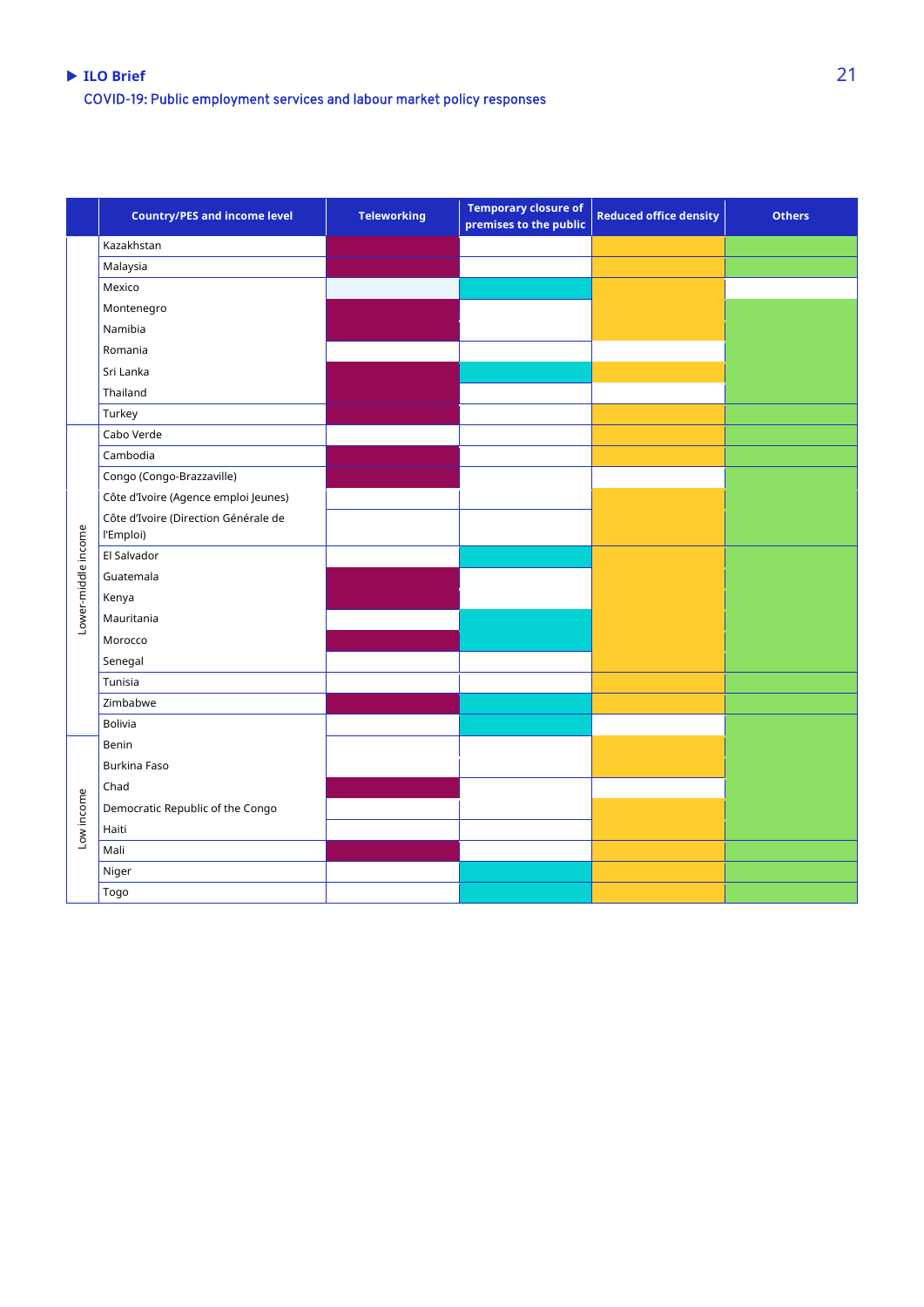## **Annex IV. Service continuity plan**

Summary of responses to the joint survey on public employment services during COVID-19 (ILO et al., 2020), section on services organization measures, question 7: "Has a service continuity plan been formalized and implemented?".

A total of 79 PES were surveyed generating 49 valid responses.

| Income level        | Countries with a service continuity plan                                                                                                                                                   | Countries without a service continuity plan |
|---------------------|--------------------------------------------------------------------------------------------------------------------------------------------------------------------------------------------|---------------------------------------------|
| High income         | Australia, Austria, Belgium (ACTIRIS, ADG, Le Forem,<br>VDAB), Estonia, Finland, France, Germany, Ireland,<br>Republic of Korea, Netherlands, Portugal, Slovenia,<br>Sweden, United States | Italy, Japan                                |
| Upper-middle income | Albania, Algeria, Argentina, Bosnia and Herzegovina,<br>China, Croatia, Kazakhstan, Malaysia, Mauritius,<br>Montenegro, Namibia, Romania, Turkey                                           | Mexico, Thailand                            |
| Lower-middle income | Cabo Verde, Congo, Mauritania, Morocco, Tunisia                                                                                                                                            | El Salvador, Kenya                          |
| Low income          | Democratic Republic of the Congo, Haiti, Mali, Togo                                                                                                                                        | Chad                                        |

\* Country income classifications according to the World Bank for fiscal year 2019.

## **Annex V. Countries with special COVID-19 short-time working support**

| Income level        | <b>Countries</b>                                                                                                                                                                                                                                                                                                                                                                     |
|---------------------|--------------------------------------------------------------------------------------------------------------------------------------------------------------------------------------------------------------------------------------------------------------------------------------------------------------------------------------------------------------------------------------|
| High income         | Australia, Austria, Belgium, Canada, Chile, Czech Republic, Croatia, Denmark, Estonia, Finland, France, Germany,<br>Greece, Hungary, Iceland, Italy, Japan, Republic of Korea, Lithuania, Luxembourg, Netherlands, New Zealand,<br>Norway, Poland, Portugal, Slovenia, Slovakia, Singapore, Republic of Korea, Spain, Sweden, Switzerland, United<br>Kingdom, Uruguay, United States |
| Upper-middle income | Argentina, Belarus, Bosnia and Herzegovina, Botswana, Brazil, Bulgaria, Costa Rica, Malaysia, Romania, Russia,<br>Turkey                                                                                                                                                                                                                                                             |
| Lower-middle income | Cabo Verde, Jordan, Moldova, Ukraine                                                                                                                                                                                                                                                                                                                                                 |

\* Country income classifications according to the World Bank for fiscal year 2019.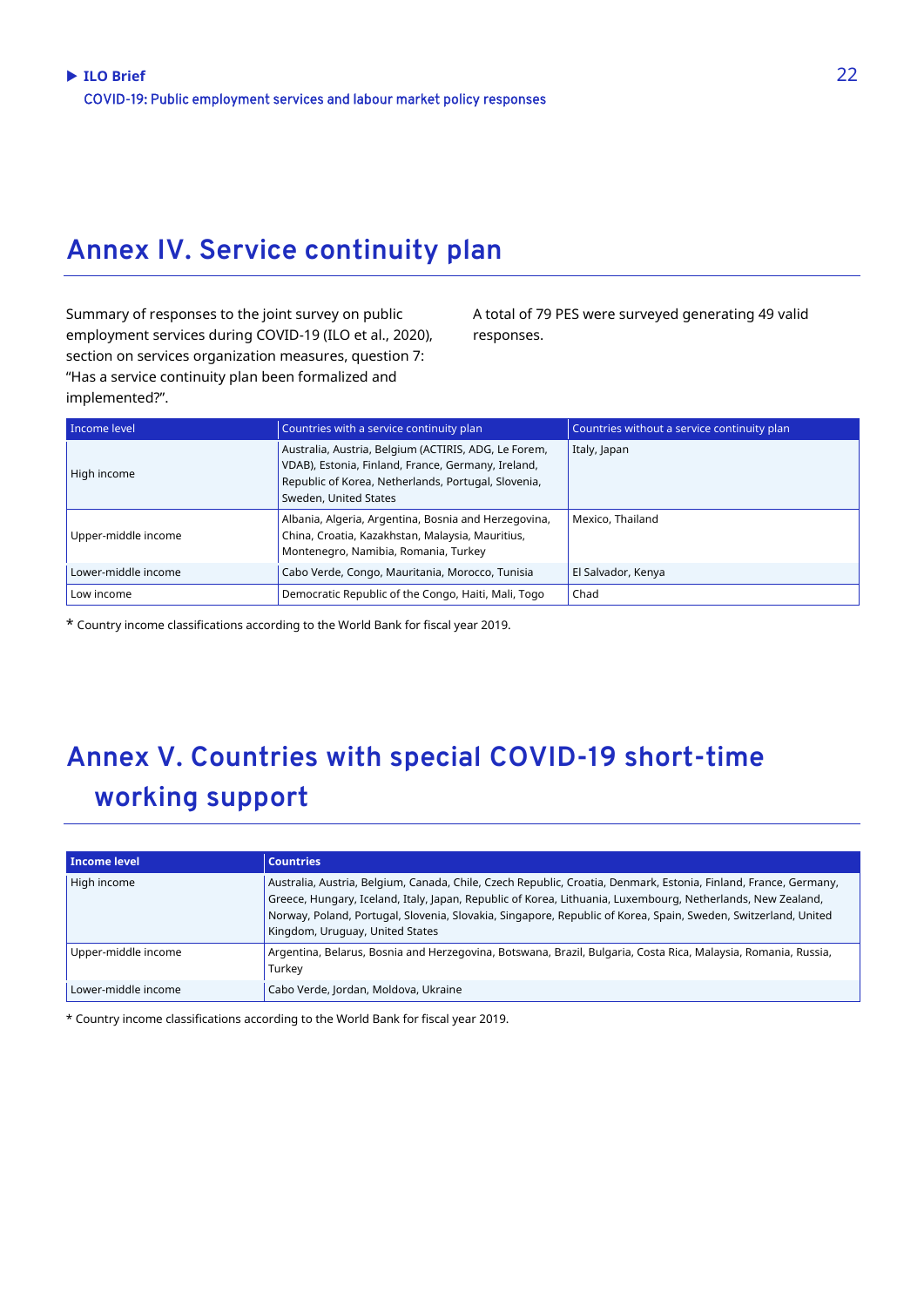### **References**

Ballard, O. 2020. "How has COVID-19 affected the recruitment sector?", *Business Leader*, 3 Apr., [https://www.businessleader.co.uk/how-has-covid-19](about:blank) [affected-the-recruitment-sector/82428/](about:blank) [17 July 2020].

Brown, A.; Koettl, J. 2015. "Active labor market programs – Employment gain or fiscal drain?", in *IZA Journal of Labor Economics*, Vol. 4, No. 12, <https://doi.org/10.1186/s40172-015-0025-5> [28 July 2020].

- Card, D.; Kluve, J.; Weber, A. 2018. "What works? A meta analysis of recent active labor market program evaluations", in *Journal of the European Economic Association*, Vol. 16, No. 3, June, pp. 894–931, https://doi.org/10.1093/jeea/jvx028 [28 July 2020]
- Chamber of Commerce Luxembourg. 2020. *JOBSWITCH – Cessation des activités au 30 Avril 2020*, [https://www.cc.lu/actualites/detail/jobswitch-cessation](about:blank)[des-activites-au-30-avril-2020/](about:blank) [17 July 2020].
- Giupponi, G; Landais, C. 2020. **"***Building effective short-time work schemes for the COVID-19 crisis*", VoxEU (London, Centre for Economic Policy Research), 1 Apr., [https://voxeu.org/article/building-effective-short-time](about:blank)[work-schemes-covid-19-crisis](about:blank) [17 July 2020].
- Government of Australia. 2020a. JobKeeper Payment, https://www.ato.gov.au/general/jobkeeper-payment/ [28 July 2020].
- —. 2020b. *Jobs Hub*[, https://www.dese.gov.au/covid-](about:blank)[19/jobs-hub](about:blank) [17 July 2020].
- Government of India. 2020. National Career Service, Ministry of Labour and Employment, [https://www.ncs.gov.in/Pages/Search.aspx?jn=Rca60ftw](about:blank) [a7Shl5sf%2BN3uPiA4xhsGPfD3lhvOWErxqp4%3D&V=6g](about:blank) [qhwycyVHE%3D](about:blank) [17 July 2020].
- Government of Italy, 2020. *Fase due, conferenza stampa del Presidente Conte*, https://youtu.be/tXxQBLNZZqA?t=650 [28 July 2020].

Government of Peru. 2020. CERTIJOVEN, [https://www.empleosperu.gob.pe/CertiJovenPortal/Preg](https://www.empleosperu.gob.pe/CertiJovenPortal/PreguntasFrecuentes.html) [untasFrecuentes.html#f](https://www.empleosperu.gob.pe/CertiJovenPortal/PreguntasFrecuentes.html) [17 July 2020].

- Government of the People's Republic of China (PRC). 2018. *Development of public employment service in China,* Ministry of Human Resources and Social Security, unofficial English translation [17 July 2020].
- Government of the Republic of Korea. 2020a. *Responding to COVID-19: emergency employment measures*, Ministry of Employment and Labor, mimeo.
- —. 2020b. Press release, Ministry of Employment and Labour, 1 Apr.,

[http://www.moel.go.kr/news/enews/report/enewsView.](about:blank) [do?news\\_seq=10841](about:blank) [17 July 2020].

- Government of Singapore. 2020. *Support for Singaporeans affected by COVID-19: COVID-19 Support Grant*, Ministry of Social and Family Development, [https://www.msf.gov.sg/assistance/Pages/covid19relief.](about:blank#CSG) [aspx#CSG](about:blank#CSG) [17 July 2020].
- Government of the United Kingdom. 2020. *Coronavirus (COVID-19) guidance and support: Coronavirus Job Retention Scheme*, 14 May, [https://www.gov.uk/guidance/claim-for-wage-costs](about:blank)[through-the-coronavirus-job-retention-scheme](about:blank) [17 July 2020].
- Gray, A. 2016. *The 10 skills you need to thrive in the Fourth Industrial Revolution* (Geneva, World Economic Forum), [https://www.weforum.org/agenda/2016/01/the-10-skills](about:blank)[you-need-to-thrive-in-the-fourth-industrial-revolution/](about:blank) [17 July 2020].
- International Labour Office (ILO). 2020a. *ILO Monitor: COVID-19 and the world of work*, 5th edn, 30 June, [https://www.ilo.org/wcmsp5/groups/public/@dgreports/](about:blank) [@dcomm/documents/briefingnote/wcms\\_749399.pdf](about:blank) [17 July 2020].
- —. 2020b. *ILO Monitor: COVID-19 and the world of work*, 3rd edn, 29 April,
- https://www.ilo.org/wcmsp5/groups/public/@dgreports/ @dcomm/documents/briefingnote/wcms\_743146.pdf [17 July 2020].
- —. 2020c. *COVID-19 and the world of work: Country policy responses,*
	- [https://www.ilo.org/global/topics/coronavirus/country](about:blank#SG)[responses/lang--en/index.htm#SG](about:blank#SG) [17 July 2020].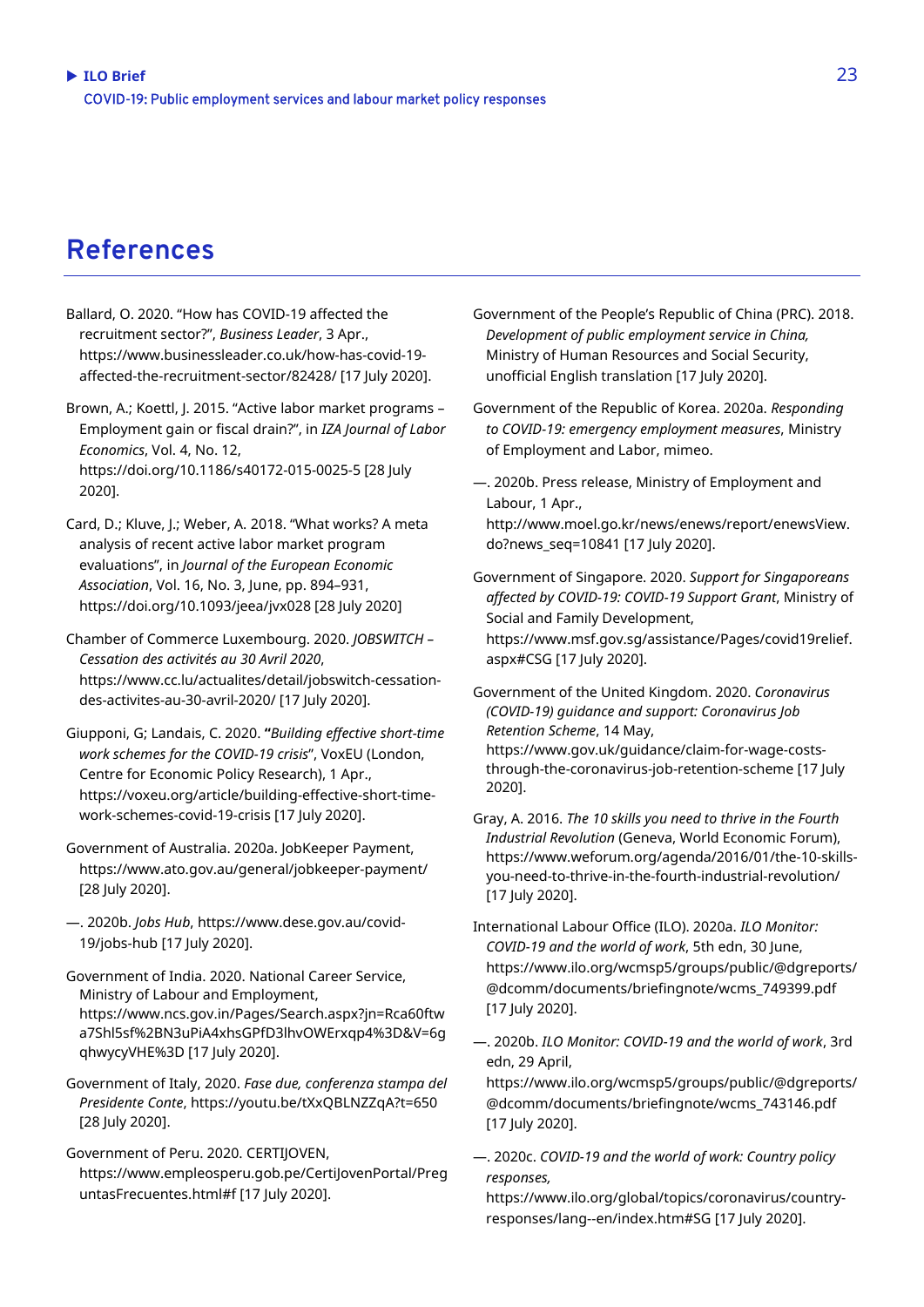- —. 2020d. *COVID-19 crisis and the informal economy: Immediate responses and policy challenges*, [https://www.ilo.org/wcmsp5/groups/public/--](https://www.ilo.org/wcmsp5/groups/public/---ed_protect/---protrav/---travail/documents/briefingnote/wcms_743623.pdf) [ed\\_protect/---protrav/--](https://www.ilo.org/wcmsp5/groups/public/---ed_protect/---protrav/---travail/documents/briefingnote/wcms_743623.pdf) [travail/documents/briefingnote/wcms\\_743623.pdf](https://www.ilo.org/wcmsp5/groups/public/---ed_protect/---protrav/---travail/documents/briefingnote/wcms_743623.pdf) [17 July 2020].
- —; World Association of Public Employment Services; European Commission; Inter-American Development Bank; SOCIEUX+. 2020. *Joint Survey on Public Employment Services during COVID-19* (Geneva), mimeo.
- International Monetary Fund (IMF). 2020. *Policy responses to COVID-19: Policy tracker*, [https://www.imf.org/en/Topics/imf-and-covid19/Policy-](about:blank)[Responses-to-COVID-19](about:blank) [17 July 2020].
- KPMG Global Legal Services. 2020. *Short-time work in selected countries: An overview of the requirements, process, timeline and Covid-19 specific reliefs*, Apr., [https://assets.kpmg/content/dam/kpmg/fr/pdf/covid-](about:blank)[19/fr-20042020-KA-mesures-int.pdf](about:blank) [17 July 2020].
- Kõrreveski, K. 2018. *The role of digitalisation in the delivery of PES services*, paper presented to 11th WAPES World Congress, Marrakech, 2018, [http://wapes.org/en/system/files/en\\_karolin\\_korreveski\\_](about:blank) [wwc\\_2018.pdf](about:blank) [17 July 2020].
- Lovelace, Berkeley, Jr. 2020. "New York state's unemployment system 'collapsed' following a surge in claims, Gov. Cuomo says", CNBC, 21 Apr., [https://www.cnbc.com/2020/04/21/new-york-states](about:blank)[unemployment-system-collapsed-following-a-surge-in](about:blank)[claims-gov-cuomo-says.html](about:blank) [17 July 2020].
- Martin, N. 2020. "Why Germany's reduced hours scheme won't work long term", Deutsche Welle, 11 May, [https://www.dw.com/en/why-germanys-reduced-hours](about:blank)[scheme-wont-work-long-term/a-53377212](about:blank) [17 July 2020].
- Mosley, H. 2020. *Short-time work schemes in the EU* (Brussels, European Commission Directorate-General for Employment Social Affairs and Inclusion, European Network of Public Employment Services).
- National Association of State Workforce Agencies (NASWA). 2020. "COVID-19 job search resources", in *NASWA Newsletter*, Vol. 5, No. 4, Apr., [https://myemail.constantcontact.com/NASWA-](about:blank)[Newsletter---April-2020---Volume-5---Issue-](about:blank)[4.html?soid=1121291757859&aid=Mtmt8wlhlmA](about:blank) [17 July 2020].

New York State Department of Labor. 2020. *Facing unprecedented spike in COVID-19 related unemployment insurance applications, NYS Department of Labor announces partnerships to boost tech capacity and make it easier for New Yorkers to file*, 9 Apr., [https://labor.ny.gov/pressreleases/2020/april-09-](about:blank) [2020.shtm](about:blank) [17 July 2020].

- Organisation for Economic Co-operation and Development (OECD). 2020a. *Public employment services in the frontline for jobseekers, workers and employers*, 28 Apr. (Paris), [http://www.oecd.org/coronavirus/policy](about:blank)[responses/public-employment-services-in-the-frontline](about:blank)[for-employees-jobseekers-and-employers-c986ff92/](about:blank) [17 July 2020].
- —. 2020b. "Key country policy tracker", in *Tackling coronavirus (COVID-19): Contributing to a global effort*  (Paris), [https://www.oecd.org/coronavirus/en/#country](about:blank#country-tracker)[tracker](about:blank#country-tracker) [17 July 2020].
- Quintini, G.; Martin, S. 2006. *Starting well or losing their way? The position of youth in the labor market in OECD countries*, OECD Social, Employment and Migration Working Papers, No. 39 (Paris).
- University of Oxford, Blavatnik School of Government. 2020. *Coronavirus government response tracker*, [https://www.bsg.ox.ac.uk/research/research](about:blank)[projects/coronavirus-government-response-tracker](about:blank) [17 July 2020].
- US Bureau of Labor Statistics. 2020. *The employment situation – June 2020*, https://www.dol.gov/newsroom/economicdata/empsit\_0 5082020.pdf [17 July 2020].
- Work.swiss. 2020a. *Short-time working compensation*, [https://www.arbeit.swiss/secoalv/en/home/menue/unte](about:blank) [rnehmen/versicherungsleistungen/kurzarbeit.html](about:blank) [17 July 2020].
- —. 2020b. *Job registration requirement*, [https://www.arbeit.swiss/secoalv/en/home/menue/unte](https://www.arbeit.swiss/secoalv/en/home/menue/unternehmen/versicherungsleistungen/kurzarbeit-eingang.html) [rnehmen/versicherungsleistungen/kurzarbeit](https://www.arbeit.swiss/secoalv/en/home/menue/unternehmen/versicherungsleistungen/kurzarbeit-eingang.html)[eingang.html](https://www.arbeit.swiss/secoalv/en/home/menue/unternehmen/versicherungsleistungen/kurzarbeit-eingang.html) [23 July 2020].
- World Association of Public Employment Services (WAPES). 2020a. *Anapec: The ANAJIT Project brings employment to the rural world*, [https://wapes.org/en/news/anapec](about:blank)[anajit-project-brings-employment-rural-world.](about:blank)